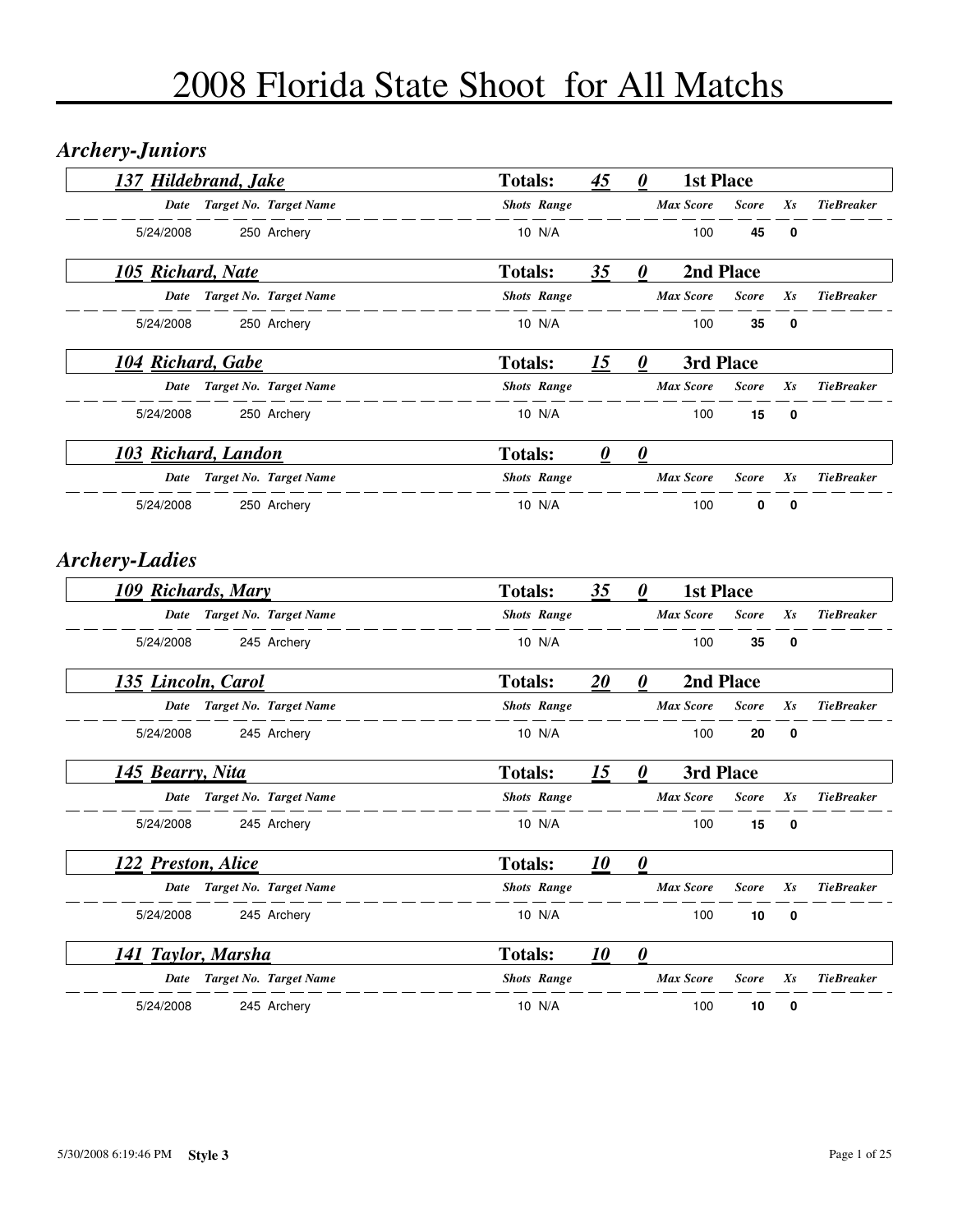### *Archery-Mens*

| 134 Lincoln, Grant      |                             | <b>Totals:</b>     | 45 | 0                                 | <b>1st Place</b> |              |    |                   |
|-------------------------|-----------------------------|--------------------|----|-----------------------------------|------------------|--------------|----|-------------------|
|                         | Date Target No. Target Name | <b>Shots Range</b> |    |                                   | <b>Max Score</b> | <b>Score</b> | Xs | <b>TieBreaker</b> |
| 5/24/2008               | 240 Archery                 | 10 N/A             |    |                                   | 100              | 45           | 0  |                   |
| <u>132 Fannin, Joe</u>  |                             | <b>Totals:</b>     | 40 | 0                                 |                  | 2nd Place    |    |                   |
| Date                    | Target No. Target Name      | <b>Shots Range</b> |    |                                   | <b>Max Score</b> | <b>Score</b> | Xs | <b>TieBreaker</b> |
| 5/24/2008               | 240 Archery                 | 10 N/A             |    |                                   | 100              | 40           | 0  |                   |
| 142 Hull, Tim           |                             | <b>Totals:</b>     | 40 | 0                                 |                  | 3rd Place    |    |                   |
|                         | Date Target No. Target Name | <b>Shots Range</b> |    |                                   | <b>Max Score</b> | <b>Score</b> | Xs | <b>TieBreaker</b> |
| 5/24/2008               | 240 Archery                 | 10 N/A             |    |                                   | 100              | 40           | 0  |                   |
| 120 Perkins, William    |                             | <b>Totals:</b>     | 35 | $\boldsymbol{\theta}$             |                  |              |    |                   |
|                         | Date Target No. Target Name | <b>Shots Range</b> |    |                                   | <b>Max Score</b> | <b>Score</b> | Xs | <b>TieBreaker</b> |
| 5/24/2008               | 240 Archery                 | 10 N/A             |    |                                   | 100              | 35           | 0  |                   |
| 128 Hull, Jim           |                             | <b>Totals:</b>     | 35 | $\boldsymbol{\theta}$             |                  |              |    |                   |
|                         | Date Target No. Target Name | <b>Shots Range</b> |    |                                   | <b>Max Score</b> | <b>Score</b> | Xs | <b>TieBreaker</b> |
| 5/24/2008               | 240 Archery                 | 10 N/A             |    |                                   | 100              | 35           | 0  |                   |
| 139 Sipes, Dave         |                             | <b>Totals:</b>     | 35 | $\boldsymbol{\theta}$             |                  |              |    |                   |
|                         | Date Target No. Target Name | <b>Shots Range</b> |    |                                   | Max Score        | <b>Score</b> | Xs | <b>TieBreaker</b> |
| 5/24/2008               | 240 Archery                 | 10 N/A             |    |                                   | 100              | 35           | 0  |                   |
| 140 Taylor, Ed          |                             | <b>Totals:</b>     | 35 | $\boldsymbol{\theta}$             |                  |              |    |                   |
| Date                    | Target No. Target Name      | <b>Shots Range</b> |    |                                   | <b>Max Score</b> | <b>Score</b> | Xs | <b>TieBreaker</b> |
| 5/24/2008               | 240 Archery                 | 10 N/A             |    |                                   | 100              | 35           | 0  |                   |
| 133 Triplett, Ray       |                             | <b>Totals:</b>     | 30 | $\boldsymbol{\underline{\theta}}$ |                  |              |    |                   |
|                         | Date Target No. Target Name | <b>Shots Range</b> |    |                                   | <b>Max Score</b> | <b>Score</b> | Xs | <b>TieBreaker</b> |
| 5/24/2008               | 240 Archery                 | 10 N/A             |    |                                   | 100              | 30           | 0  |                   |
| 136 Lincoln, Jake       |                             | <b>Totals:</b>     | 30 | $\boldsymbol{\theta}$             |                  |              |    |                   |
| Date                    | Target No. Target Name      | <b>Shots Range</b> |    |                                   | <b>Max Score</b> | <b>Score</b> | Xs | <b>TieBreaker</b> |
| 5/24/2008               | 240 Archery                 | 10 N/A             |    |                                   | 100              | 30           | 0  |                   |
| 106 Richard, Patrick    |                             | <b>Totals:</b>     | 20 | $\boldsymbol{\theta}$             |                  |              |    |                   |
| Date                    | Target No. Target Name      | <b>Shots Range</b> |    |                                   | Max Score        | <b>Score</b> | Xs | <b>TieBreaker</b> |
| 5/24/2008               | 240 Archery                 | 10 N/A             |    |                                   | 100              | 20           | 0  |                   |
| <b>111 Potts, David</b> |                             | <b>Totals:</b>     | 20 | $\mathbf{\underline{\theta}}$     |                  |              |    |                   |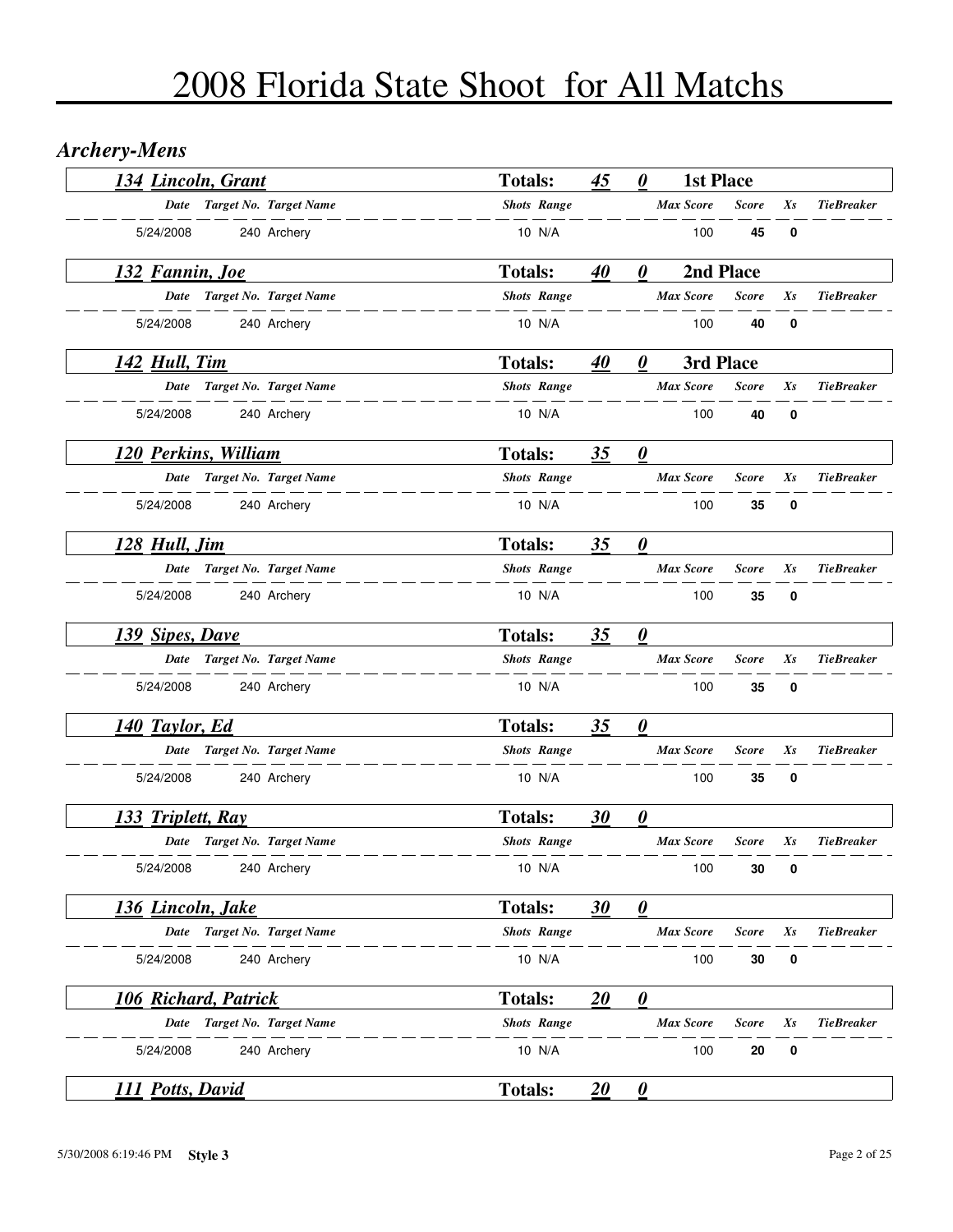| Date      | Target No. Target Name | <b>Shots Range</b> | <b>Max Score</b> | Score Xs | <b>TieBreaker</b> |
|-----------|------------------------|--------------------|------------------|----------|-------------------|
| -724/2008 | 240 Archery            | 10 N/A             | 100              | 20       |                   |

#### *Bench Rifle*

| 143 Erhardt, Michael |        |                             | <b>Totals:</b> |                    | <b>160</b> | $\boldsymbol{\theta}$ | <b>1st Place</b> |              |                |                   |
|----------------------|--------|-----------------------------|----------------|--------------------|------------|-----------------------|------------------|--------------|----------------|-------------------|
| Date                 |        | Target No. Target Name      |                | <b>Shots Range</b> |            |                       | <b>Max Score</b> | <b>Score</b> | $X_{S}$        | <b>TieBreaker</b> |
| 5/25/2008            |        | 505 B200                    |                | 10 200 Yards       |            |                       | 100              | 65           | 0              |                   |
| 5/25/2008            | 500 B6 |                             |                | 10 100 Yards       |            |                       | 100              | 95           | 0              |                   |
| 144 Erhardt, Mark    |        |                             | <b>Totals:</b> |                    | 95         | 2                     | 2nd Place        |              |                |                   |
| Date                 |        | Target No. Target Name      |                | <b>Shots Range</b> |            |                       | <b>Max Score</b> | <b>Score</b> | $X_{S}$        | <b>TieBreaker</b> |
| 5/25/2008            | 500 B6 |                             |                | 10 100 Yards       |            |                       | 100              | 95           | $\overline{2}$ |                   |
| 135 Lincoln, Carol   |        |                             | <b>Totals:</b> |                    | 36         | 0                     | 3rd Place        |              |                |                   |
|                      |        | Date Target No. Target Name |                | <b>Shots Range</b> |            |                       | <b>Max Score</b> | <b>Score</b> | $X_{S}$        | <b>TieBreaker</b> |
| 5/25/2008            | 500 B6 |                             |                | 10 100 Yards       |            |                       | 100              | 36           | $\mathbf{0}$   |                   |
| 132 Fannin, Joe      |        |                             | <b>Totals:</b> |                    | $\theta$   | $\theta$              |                  |              |                |                   |
| Date                 |        | Target No. Target Name      |                | <b>Shots Range</b> |            |                       | <b>Max Score</b> | <b>Score</b> | $X_{S}$        | <b>TieBreaker</b> |
| 5/25/2008            |        | 505 B200                    |                | 10 200 Yards       |            |                       | 100              | 0            | 0              |                   |
| 5/25/2008            | 500 B6 |                             |                | 10 100 Yards       |            |                       | 100              | 0            | 0              |                   |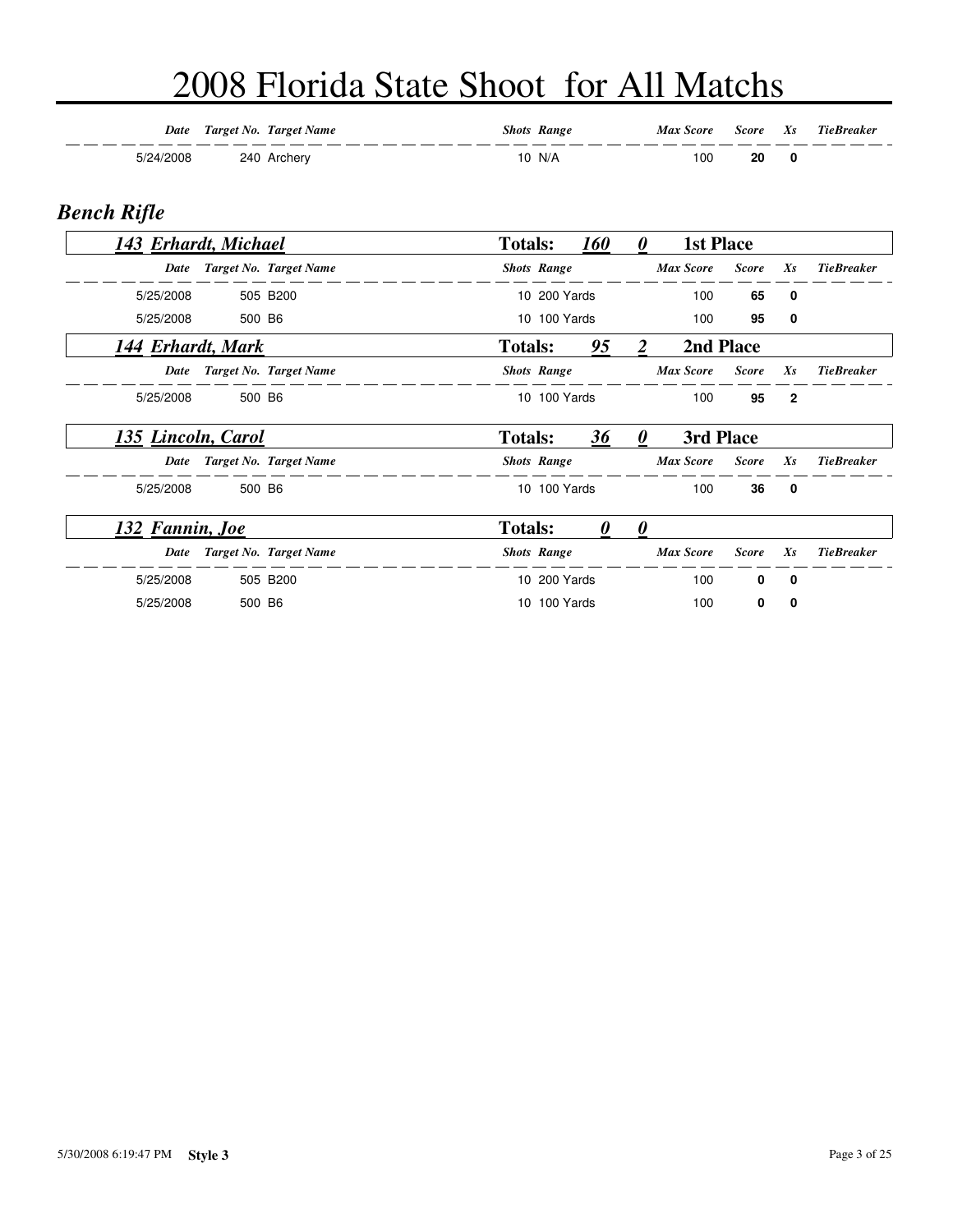## *Caplock-Ladies*

| 125 Jenkins, Lynn         |                          | <b>Totals:</b> |                    | <i>140</i>  | $\boldsymbol{\theta}$ | <b>1st Place</b> |              |         |                   |
|---------------------------|--------------------------|----------------|--------------------|-------------|-----------------------|------------------|--------------|---------|-------------------|
| Date                      | Target No. Target Name   |                | <b>Shots Range</b> |             |                       | <b>Max Score</b> | <b>Score</b> | Xs      | <b>TieBreaker</b> |
| 5/24/2008                 | 110 RB100                |                | 5 100 Yards        |             |                       | 50               | 21           | 0       |                   |
| 5/24/2008                 | 105 5 Bull Buffalo B50-5 |                | 5 50 Yards         |             |                       | 50               | 7            | 0       |                   |
| 5/24/2008                 | 100 Bear-711             |                | 5 50 Yards         |             |                       | 50               | 35           | 0       |                   |
| 5/24/2008                 | 95 Woodchuck-201         |                | 5 25 Yards         |             |                       | 50               | 42           | 0       |                   |
| 5/24/2008                 | 90 White Squirrel-401    |                | 5 25 Yards         |             |                       | 50               | 35           | 0       |                   |
| 109 Richards, Mary        |                          | <b>Totals:</b> |                    | <u> 134</u> | 1                     |                  | 2nd Place    |         |                   |
| Date                      | Target No. Target Name   |                | <b>Shots Range</b> |             |                       | <b>Max Score</b> | <b>Score</b> | $X_{S}$ | <b>TieBreaker</b> |
| 5/24/2008                 | 110 RB100                |                | 5 100 Yards        |             |                       | 50               | 23           | 1       |                   |
| 5/24/2008                 | 105 5 Bull Buffalo B50-5 |                | 5 50 Yards         |             |                       | 50               | 17           | 0       |                   |
| 5/24/2008                 | 100 Bear-711             |                | 5 50 Yards         |             |                       | 50               | 28           | 0       |                   |
| 5/24/2008                 | 95 Woodchuck-201         |                | 5 25 Yards         |             |                       | 50               | 39           | 0       |                   |
| 5/24/2008                 | 90 White Squirrel-401    |                | 5 25 Yards         |             |                       | 50               | 27           | 0       |                   |
| 124 Fulbright, Glynda     |                          | <b>Totals:</b> |                    | 106         | 1                     | 3rd Place        |              |         |                   |
| Date                      | Target No. Target Name   |                | <b>Shots Range</b> |             |                       | Max Score        | Score        | $X_{S}$ | <b>TieBreaker</b> |
| 5/24/2008                 | 110 RB100                |                | 5 100 Yards        |             |                       | 50               | 28           | 0       |                   |
| 5/24/2008                 | 105 5 Bull Buffalo B50-5 |                | 5 50 Yards         |             |                       | 50               | 11           | 0       |                   |
| 5/24/2008                 | 100 Bear-711             |                | 5 50 Yards         |             |                       | 50               | 12           | 0       |                   |
| 5/24/2008                 | 95 Woodchuck-201         |                | 5 25 Yards         |             |                       | 50               | 32           | 0       |                   |
| 5/24/2008                 | 90 White Squirrel-401    |                | 5 25 Yards         |             |                       | 50               | 23           | 1       |                   |
| <u>135 Lincoln, Carol</u> |                          | <b>Totals:</b> |                    | 98          | 1                     |                  |              |         |                   |
| <b>Date</b>               | Target No. Target Name   |                | <b>Shots Range</b> |             |                       | <b>Max Score</b> | Score        | Xs      | <b>TieBreaker</b> |
| 5/24/2008                 | 110 RB100                |                | 5 100 Yards        |             |                       | 50               | 23           | 0       |                   |
| 5/24/2008                 | 105 5 Bull Buffalo B50-5 |                | 5 50 Yards         |             |                       | 50               | 18           | 0       |                   |
| 5/24/2008                 | 100 Bear-711             |                | 5 50 Yards         |             |                       | 50               | 21           | 1       |                   |
| 5/24/2008                 | 95 Woodchuck-201         |                | 5 25 Yards         |             |                       | 50               | 26           | 0       |                   |
| 5/24/2008                 | 90 White Squirrel-401    |                | 5 25 Yards         |             |                       | 50               | 10           | 0       |                   |
| <u>147 Harvey, Libby</u>  |                          | <b>Totals:</b> |                    | 80          | 2                     |                  |              |         |                   |
| Date                      | Target No. Target Name   |                | <b>Shots Range</b> |             |                       | <b>Max Score</b> | <b>Score</b> | Xs      | <b>TieBreaker</b> |
| 5/25/2008                 | 100 Bear-711             |                | 5 50 Yards         |             |                       | 50               | 27           | 2       |                   |
| 5/25/2008                 | 95 Woodchuck-201         |                | 5 25 Yards         |             |                       | 50               | 33           | 0       |                   |
| 5/25/2008                 | 90 White Squirrel-401    |                | 5 25 Yards         |             |                       | 50               | 20           | 0       |                   |
| 115 McCauslin, Gerri      |                          | <b>Totals:</b> |                    | 78          | $\boldsymbol{\theta}$ |                  |              |         |                   |
| Date                      | Target No. Target Name   |                | <b>Shots Range</b> |             |                       | <b>Max Score</b> | Score        | Xs      | <b>TieBreaker</b> |
| 5/24/2008                 | 110 RB100                |                | 5 100 Yards        |             |                       | 50               | 19           | 0       |                   |
| 5/24/2008                 | 105 5 Bull Buffalo B50-5 |                | 5 50 Yards         |             |                       | 50               | 12           | 0       |                   |
| 5/24/2008                 | 100 Bear-711             |                | 5 50 Yards         |             |                       | 50               | 20           | 0       |                   |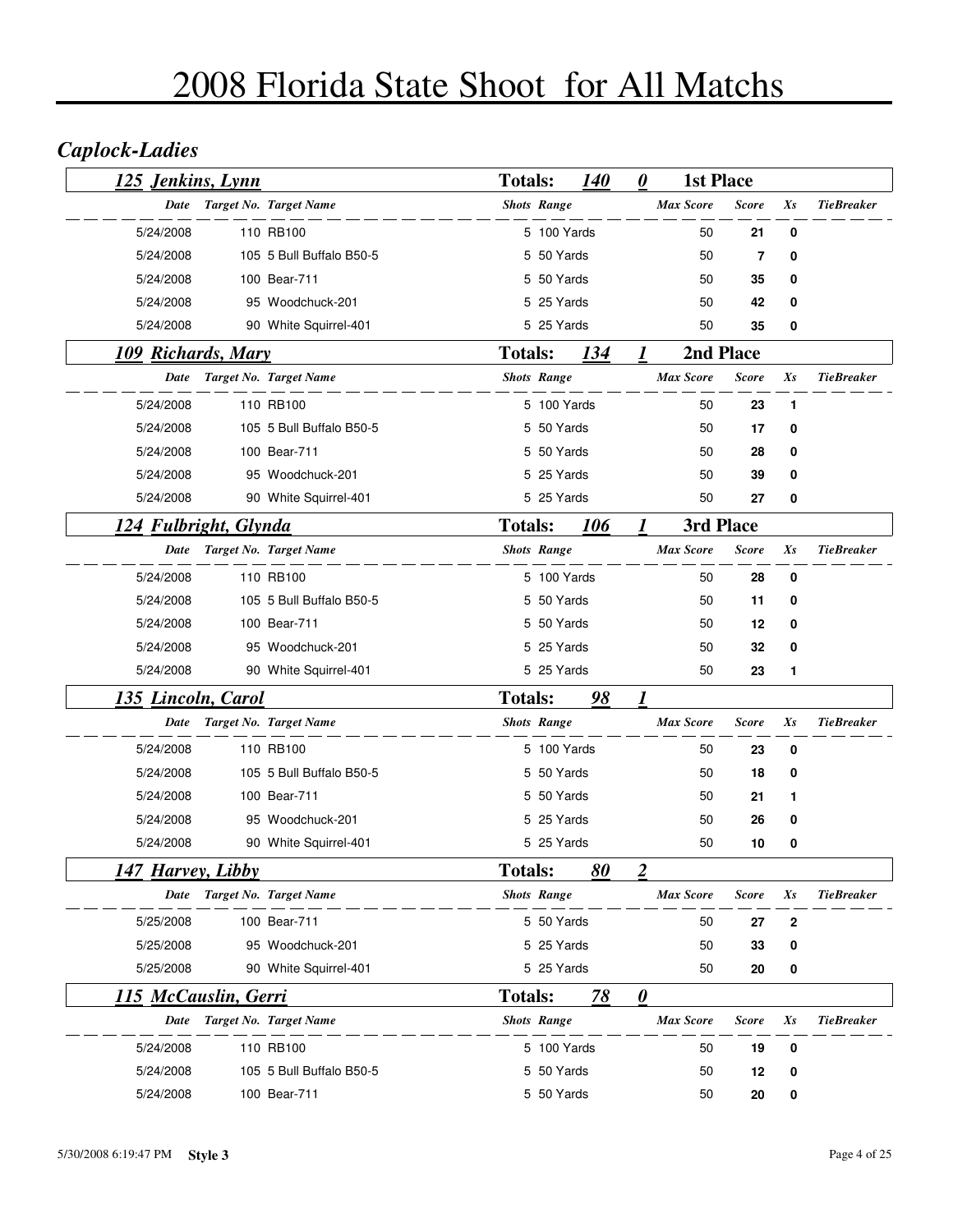| 5/24/2008           | 95 Woodchuck-201         |                | 5 25 Yards         |    | 50               | 22           | 0       |                   |
|---------------------|--------------------------|----------------|--------------------|----|------------------|--------------|---------|-------------------|
| 5/24/2008           | 90 White Squirrel-401    |                | 5 25 Yards         |    | 50               | 5            | 0       |                   |
| 121 Arrowood, Kathy |                          | <b>Totals:</b> |                    | 75 |                  |              |         |                   |
| Date                | Target No. Target Name   |                | <b>Shots Range</b> |    | <b>Max Score</b> | <b>Score</b> | $X_{S}$ | <b>TieBreaker</b> |
| 5/24/2008           | 110 RB100                |                | 5 100 Yards        |    | 50               | 8            | 0       |                   |
| 5/24/2008           | 105 5 Bull Buffalo B50-5 |                | 5 50 Yards         |    | 50               | 13           | 0       |                   |
| 5/24/2008           | 100 Bear-711             |                | 5 50 Yards         |    | 50               | 7            | 0       |                   |
| 5/24/2008           | 95 Woodchuck-201         |                | 5 25 Yards         |    | 50               | 33           | 0       |                   |
| 5/24/2008           | 90 White Squirrel-401    |                | 5 25 Yards         |    | 50               | 14           | 0       |                   |
|                     |                          |                |                    |    |                  |              |         |                   |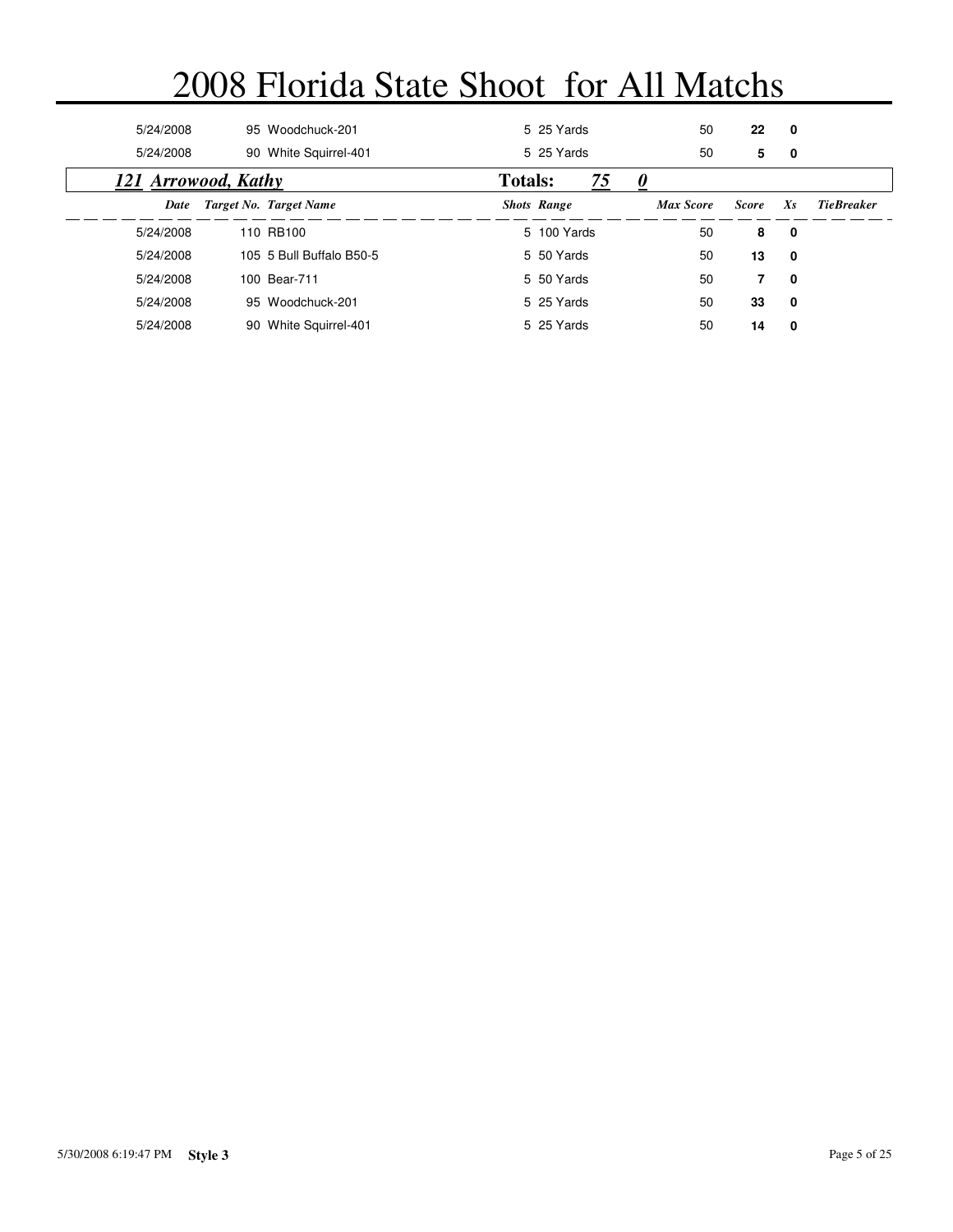## *Caplock-Mens*

| 107 Brown, Bill              |                         | <b>Totals:</b>     |             | 184         | 3 | <b>1st Place</b> |              |    |                   |
|------------------------------|-------------------------|--------------------|-------------|-------------|---|------------------|--------------|----|-------------------|
| Date                         | Target No. Target Name  | <b>Shots Range</b> |             |             |   | Max Score        | <b>Score</b> | Xs | <b>TieBreaker</b> |
| 5/25/2008                    | 85 RB100                |                    | 5 100 Yards |             |   | 50               | 26           | 0  |                   |
| 5/25/2008                    | 80 5 Bull Buffalo B50-5 |                    | 5 50 Yards  |             |   | 50               | 25           | 0  |                   |
| 5/25/2008                    | 75 Bear-711             |                    | 5 50 Yards  |             |   | 50               | 40           | 2  |                   |
| 5/25/2008                    | 70 Woodchuck-201        |                    | 5 25 Yards  |             |   | 50               | 44           | 0  |                   |
| 5/25/2008                    | 65 White Squirrel-401   |                    | 5 25 Yards  |             |   | 50               | 49           | 1  |                   |
| 123 Fulbright, Greg          |                         | <b>Totals:</b>     |             | <i>170</i>  | 1 | 2nd Place        |              |    |                   |
| Date                         | Target No. Target Name  | <b>Shots Range</b> |             |             |   | <b>Max Score</b> | <b>Score</b> | Xs | <b>TieBreaker</b> |
| 5/24/2008                    | 85 RB100                |                    | 5 100 Yards |             |   | 50               | 27           | 0  |                   |
| 5/24/2008                    | 80 5 Bull Buffalo B50-5 |                    | 5 50 Yards  |             |   | 50               | 33           | 0  |                   |
| 5/24/2008                    | 75 Bear-711             |                    | 5 50 Yards  |             |   | 50               | 38           | 1  |                   |
| 5/24/2008                    | 70 Woodchuck-201        |                    | 5 25 Yards  |             |   | 50               | 45           | 0  |                   |
| 5/24/2008                    | 65 White Squirrel-401   |                    | 5 25 Yards  |             |   | 50               | 27           | 0  |                   |
| 108 Myers, Bill              |                         | <b>Totals:</b>     |             | 169         | 1 | 3rd Place        |              |    |                   |
| <b>Date</b>                  | Target No. Target Name  | <b>Shots Range</b> |             |             |   | <b>Max Score</b> | <b>Score</b> | Xs | <b>TieBreaker</b> |
| 5/25/2008                    | 85 RB100                |                    | 5 100 Yards |             |   | 50               | 35           | 0  |                   |
| 5/25/2008                    | 80 5 Bull Buffalo B50-5 |                    | 5 50 Yards  |             |   | 50               | 24           | 0  |                   |
| 5/24/2008                    | 75 Bear-711             |                    | 5 50 Yards  |             |   | 50               | 31           | 1  |                   |
| 5/24/2008                    | 70 Woodchuck-201        |                    | 5 25 Yards  |             |   | 50               | 37           | 0  |                   |
| 5/24/2008                    | 65 White Squirrel-401   |                    | 5 25 Yards  |             |   | 50               | 42           | 0  |                   |
| <u>116 Derrenbacker, Jim</u> |                         | <b>Totals:</b>     |             | <u>162</u>  | 0 |                  |              |    |                   |
| Date                         | Target No. Target Name  | <b>Shots Range</b> |             |             |   | <b>Max Score</b> | <b>Score</b> | Xs | <b>TieBreaker</b> |
| 5/25/2008                    | 85 RB100                |                    | 5 100 Yards |             |   | 50               | 24           | 0  |                   |
| 5/25/2008                    | 80 5 Bull Buffalo B50-5 |                    | 5 50 Yards  |             |   | 50               | 12           | 0  |                   |
| 5/25/2008                    | 75 Bear-711             |                    | 5 50 Yards  |             |   | 50               | 37           | 0  |                   |
| 5/25/2008                    | 70 Woodchuck-201        |                    | 5 25 Yards  |             |   | 50               | 44           | 0  |                   |
| 5/25/2008                    | 65 White Squirrel-401   |                    | 5 25 Yards  |             |   | 50               | 45           | 0  |                   |
| <u> 134 Lincoln, Grant</u>   |                         | <b>Totals:</b>     |             | 161         | 2 |                  |              |    |                   |
| Date                         | Target No. Target Name  | <b>Shots Range</b> |             |             |   | <b>Max Score</b> | <b>Score</b> | Xs | <b>TieBreaker</b> |
| 5/24/2008                    | 85 RB100                |                    | 5 100 Yards |             |   | 50               | 18           | 1  |                   |
| 5/24/2008                    | 80 5 Bull Buffalo B50-5 |                    | 5 50 Yards  |             |   | 50               | 22           | 0  |                   |
| 5/25/2008                    | 75 Bear-711             |                    | 5 50 Yards  |             |   | 50               | 37           | 0  |                   |
| 5/24/2008                    | 70 Woodchuck-201        |                    | 5 25 Yards  |             |   | 50               | 47           | 1  |                   |
| 5/24/2008                    | 65 White Squirrel-401   |                    | 5 25 Yards  |             |   | 50               | 37           | 0  |                   |
| <u>110 Stone, Don</u>        |                         | <b>Totals:</b>     |             | <u> 151</u> | 1 |                  |              |    |                   |
| Date                         | Target No. Target Name  | <b>Shots Range</b> |             |             |   | <b>Max Score</b> | <b>Score</b> | Xs | <b>TieBreaker</b> |
| 5/24/2008                    | 85 RB100                |                    | 5 100 Yards |             |   | 50               | 23           | 0  |                   |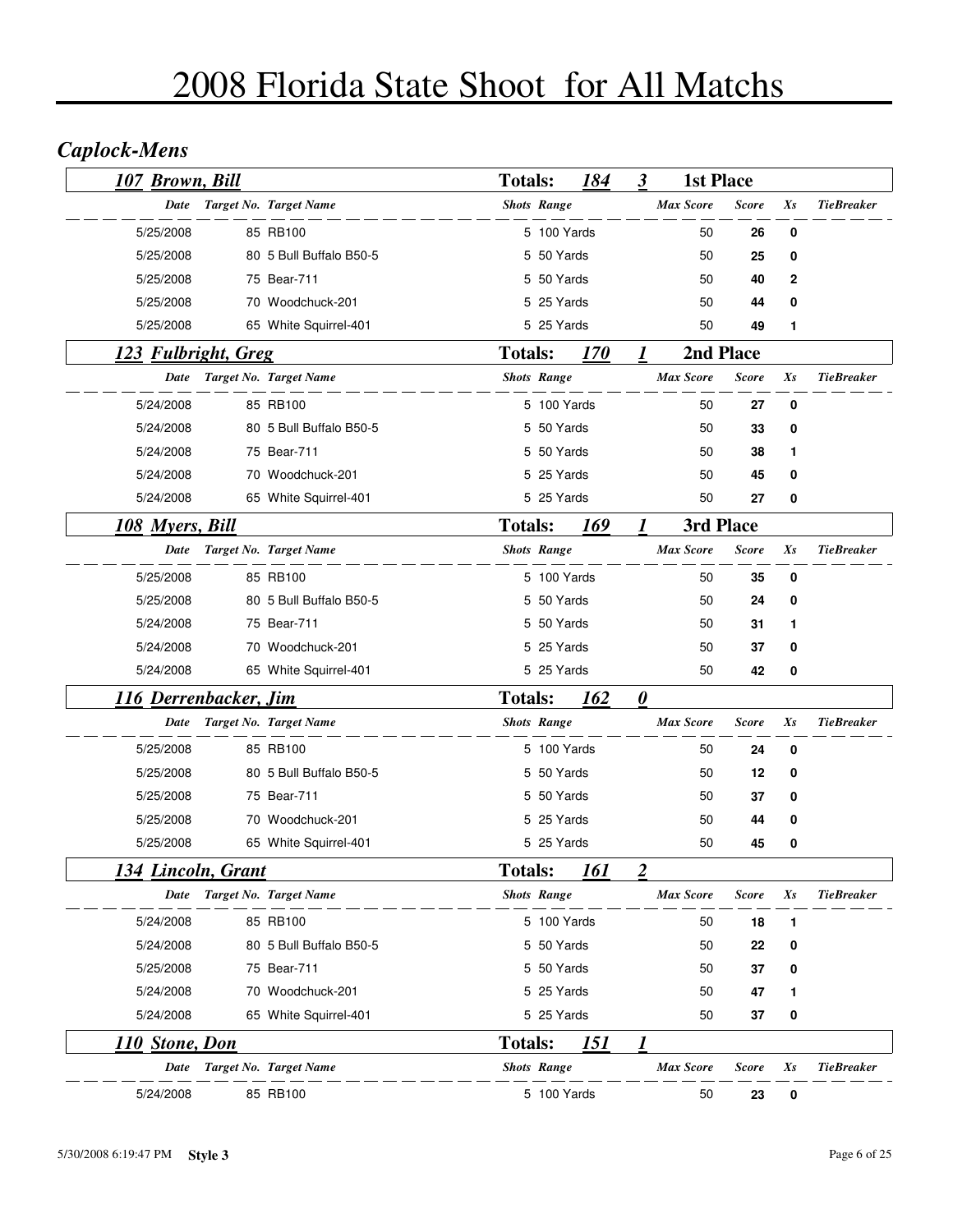| <b>118 Huskey</b> , <b>Joe</b> |                                                                                                                                                                                                                                                                                                                                                                                                                                                                                                                                                                                                                                                                                                                                                              |                                                                                        | $\boldsymbol{\underline{\theta}}$                                                                                                                                                                                                                                                                                                                                                                                                                                                                                                                                      |              |         |                   |
|--------------------------------|--------------------------------------------------------------------------------------------------------------------------------------------------------------------------------------------------------------------------------------------------------------------------------------------------------------------------------------------------------------------------------------------------------------------------------------------------------------------------------------------------------------------------------------------------------------------------------------------------------------------------------------------------------------------------------------------------------------------------------------------------------------|----------------------------------------------------------------------------------------|------------------------------------------------------------------------------------------------------------------------------------------------------------------------------------------------------------------------------------------------------------------------------------------------------------------------------------------------------------------------------------------------------------------------------------------------------------------------------------------------------------------------------------------------------------------------|--------------|---------|-------------------|
|                                |                                                                                                                                                                                                                                                                                                                                                                                                                                                                                                                                                                                                                                                                                                                                                              |                                                                                        | 50                                                                                                                                                                                                                                                                                                                                                                                                                                                                                                                                                                     | 30           | 0       |                   |
|                                |                                                                                                                                                                                                                                                                                                                                                                                                                                                                                                                                                                                                                                                                                                                                                              |                                                                                        | 50                                                                                                                                                                                                                                                                                                                                                                                                                                                                                                                                                                     | 43           | 0       |                   |
|                                |                                                                                                                                                                                                                                                                                                                                                                                                                                                                                                                                                                                                                                                                                                                                                              |                                                                                        | 50                                                                                                                                                                                                                                                                                                                                                                                                                                                                                                                                                                     | 28           | 0       |                   |
|                                |                                                                                                                                                                                                                                                                                                                                                                                                                                                                                                                                                                                                                                                                                                                                                              |                                                                                        | 50                                                                                                                                                                                                                                                                                                                                                                                                                                                                                                                                                                     | 12           | 0       |                   |
|                                |                                                                                                                                                                                                                                                                                                                                                                                                                                                                                                                                                                                                                                                                                                                                                              |                                                                                        | 50                                                                                                                                                                                                                                                                                                                                                                                                                                                                                                                                                                     | 18           | 0       |                   |
|                                |                                                                                                                                                                                                                                                                                                                                                                                                                                                                                                                                                                                                                                                                                                                                                              |                                                                                        | <b>Max Score</b>                                                                                                                                                                                                                                                                                                                                                                                                                                                                                                                                                       | <b>Score</b> | Xs      | <b>TieBreaker</b> |
| 117 Sefton, Greg               |                                                                                                                                                                                                                                                                                                                                                                                                                                                                                                                                                                                                                                                                                                                                                              | 131                                                                                    | $\boldsymbol{\theta}$                                                                                                                                                                                                                                                                                                                                                                                                                                                                                                                                                  |              |         |                   |
|                                |                                                                                                                                                                                                                                                                                                                                                                                                                                                                                                                                                                                                                                                                                                                                                              |                                                                                        | 50                                                                                                                                                                                                                                                                                                                                                                                                                                                                                                                                                                     | 34           | 1       |                   |
|                                |                                                                                                                                                                                                                                                                                                                                                                                                                                                                                                                                                                                                                                                                                                                                                              |                                                                                        | 50                                                                                                                                                                                                                                                                                                                                                                                                                                                                                                                                                                     | 39           | 0       |                   |
|                                |                                                                                                                                                                                                                                                                                                                                                                                                                                                                                                                                                                                                                                                                                                                                                              |                                                                                        | 50                                                                                                                                                                                                                                                                                                                                                                                                                                                                                                                                                                     | 27           | 0       |                   |
|                                |                                                                                                                                                                                                                                                                                                                                                                                                                                                                                                                                                                                                                                                                                                                                                              |                                                                                        | 50                                                                                                                                                                                                                                                                                                                                                                                                                                                                                                                                                                     | 33           | 0       |                   |
|                                |                                                                                                                                                                                                                                                                                                                                                                                                                                                                                                                                                                                                                                                                                                                                                              |                                                                                        | 50                                                                                                                                                                                                                                                                                                                                                                                                                                                                                                                                                                     | 0            | 0       |                   |
|                                |                                                                                                                                                                                                                                                                                                                                                                                                                                                                                                                                                                                                                                                                                                                                                              |                                                                                        | <b>Max Score</b>                                                                                                                                                                                                                                                                                                                                                                                                                                                                                                                                                       | <b>Score</b> | Xs      | <b>TieBreaker</b> |
| 132 Fannin, Joe                |                                                                                                                                                                                                                                                                                                                                                                                                                                                                                                                                                                                                                                                                                                                                                              | 133                                                                                    | 1                                                                                                                                                                                                                                                                                                                                                                                                                                                                                                                                                                      |              |         |                   |
|                                |                                                                                                                                                                                                                                                                                                                                                                                                                                                                                                                                                                                                                                                                                                                                                              |                                                                                        | 50                                                                                                                                                                                                                                                                                                                                                                                                                                                                                                                                                                     | 34           | 0       |                   |
|                                |                                                                                                                                                                                                                                                                                                                                                                                                                                                                                                                                                                                                                                                                                                                                                              |                                                                                        | 50                                                                                                                                                                                                                                                                                                                                                                                                                                                                                                                                                                     | 37           | 0       |                   |
|                                |                                                                                                                                                                                                                                                                                                                                                                                                                                                                                                                                                                                                                                                                                                                                                              |                                                                                        | 50                                                                                                                                                                                                                                                                                                                                                                                                                                                                                                                                                                     | 43           | 1       |                   |
|                                |                                                                                                                                                                                                                                                                                                                                                                                                                                                                                                                                                                                                                                                                                                                                                              |                                                                                        | 50                                                                                                                                                                                                                                                                                                                                                                                                                                                                                                                                                                     | 5            | 0       |                   |
|                                |                                                                                                                                                                                                                                                                                                                                                                                                                                                                                                                                                                                                                                                                                                                                                              |                                                                                        | 50                                                                                                                                                                                                                                                                                                                                                                                                                                                                                                                                                                     | 16           | 0       |                   |
|                                |                                                                                                                                                                                                                                                                                                                                                                                                                                                                                                                                                                                                                                                                                                                                                              |                                                                                        | <b>Max Score</b>                                                                                                                                                                                                                                                                                                                                                                                                                                                                                                                                                       | <b>Score</b> | Xs      | <b>TieBreaker</b> |
|                                |                                                                                                                                                                                                                                                                                                                                                                                                                                                                                                                                                                                                                                                                                                                                                              | 135                                                                                    |                                                                                                                                                                                                                                                                                                                                                                                                                                                                                                                                                                        |              |         |                   |
|                                |                                                                                                                                                                                                                                                                                                                                                                                                                                                                                                                                                                                                                                                                                                                                                              |                                                                                        | 50                                                                                                                                                                                                                                                                                                                                                                                                                                                                                                                                                                     | 30           | 1       |                   |
|                                |                                                                                                                                                                                                                                                                                                                                                                                                                                                                                                                                                                                                                                                                                                                                                              |                                                                                        | 50                                                                                                                                                                                                                                                                                                                                                                                                                                                                                                                                                                     | 39           | 0       |                   |
|                                |                                                                                                                                                                                                                                                                                                                                                                                                                                                                                                                                                                                                                                                                                                                                                              |                                                                                        | 50                                                                                                                                                                                                                                                                                                                                                                                                                                                                                                                                                                     | 22           | 0       |                   |
|                                |                                                                                                                                                                                                                                                                                                                                                                                                                                                                                                                                                                                                                                                                                                                                                              |                                                                                        | 50                                                                                                                                                                                                                                                                                                                                                                                                                                                                                                                                                                     | 22           | 0       |                   |
|                                |                                                                                                                                                                                                                                                                                                                                                                                                                                                                                                                                                                                                                                                                                                                                                              |                                                                                        | 50                                                                                                                                                                                                                                                                                                                                                                                                                                                                                                                                                                     | 23           | 0       |                   |
|                                |                                                                                                                                                                                                                                                                                                                                                                                                                                                                                                                                                                                                                                                                                                                                                              |                                                                                        | <b>Max Score</b>                                                                                                                                                                                                                                                                                                                                                                                                                                                                                                                                                       | <b>Score</b> | Xs      | <b>TieBreaker</b> |
| 131 Gold, Bob                  |                                                                                                                                                                                                                                                                                                                                                                                                                                                                                                                                                                                                                                                                                                                                                              | 136                                                                                    | 1                                                                                                                                                                                                                                                                                                                                                                                                                                                                                                                                                                      |              |         |                   |
|                                |                                                                                                                                                                                                                                                                                                                                                                                                                                                                                                                                                                                                                                                                                                                                                              |                                                                                        | 50                                                                                                                                                                                                                                                                                                                                                                                                                                                                                                                                                                     | 39           | 0       |                   |
|                                |                                                                                                                                                                                                                                                                                                                                                                                                                                                                                                                                                                                                                                                                                                                                                              |                                                                                        | 50                                                                                                                                                                                                                                                                                                                                                                                                                                                                                                                                                                     | 39           | 0       |                   |
|                                |                                                                                                                                                                                                                                                                                                                                                                                                                                                                                                                                                                                                                                                                                                                                                              |                                                                                        | 50                                                                                                                                                                                                                                                                                                                                                                                                                                                                                                                                                                     | 37           | 0       |                   |
|                                |                                                                                                                                                                                                                                                                                                                                                                                                                                                                                                                                                                                                                                                                                                                                                              |                                                                                        | 50                                                                                                                                                                                                                                                                                                                                                                                                                                                                                                                                                                     | 18           | 0       |                   |
|                                |                                                                                                                                                                                                                                                                                                                                                                                                                                                                                                                                                                                                                                                                                                                                                              |                                                                                        | 50                                                                                                                                                                                                                                                                                                                                                                                                                                                                                                                                                                     | 18           | 0       |                   |
|                                |                                                                                                                                                                                                                                                                                                                                                                                                                                                                                                                                                                                                                                                                                                                                                              |                                                                                        | <b>Max Score</b>                                                                                                                                                                                                                                                                                                                                                                                                                                                                                                                                                       | <b>Score</b> | $X_{S}$ | <b>TieBreaker</b> |
| <b>101 Swartz, Ken</b>         |                                                                                                                                                                                                                                                                                                                                                                                                                                                                                                                                                                                                                                                                                                                                                              | 151                                                                                    | $\boldsymbol{\theta}$                                                                                                                                                                                                                                                                                                                                                                                                                                                                                                                                                  |              |         |                   |
|                                |                                                                                                                                                                                                                                                                                                                                                                                                                                                                                                                                                                                                                                                                                                                                                              |                                                                                        | 50                                                                                                                                                                                                                                                                                                                                                                                                                                                                                                                                                                     | 39           | 0       |                   |
|                                |                                                                                                                                                                                                                                                                                                                                                                                                                                                                                                                                                                                                                                                                                                                                                              |                                                                                        | 50                                                                                                                                                                                                                                                                                                                                                                                                                                                                                                                                                                     | 36           | 0       |                   |
|                                |                                                                                                                                                                                                                                                                                                                                                                                                                                                                                                                                                                                                                                                                                                                                                              |                                                                                        | 50                                                                                                                                                                                                                                                                                                                                                                                                                                                                                                                                                                     | 33           | 1       |                   |
|                                |                                                                                                                                                                                                                                                                                                                                                                                                                                                                                                                                                                                                                                                                                                                                                              |                                                                                        | 50                                                                                                                                                                                                                                                                                                                                                                                                                                                                                                                                                                     | 20           | 0       |                   |
|                                | 80 5 Bull Buffalo B50-5<br>75 Bear-711<br>70 Woodchuck-201<br>65 White Squirrel-401<br>Target No. Target Name<br>85 RB100<br>80 5 Bull Buffalo B50-5<br>75 Bear-711<br>70 Woodchuck-201<br>65 White Squirrel-401<br>Target No. Target Name<br>85 RB100<br>80 5 Bull Buffalo B50-5<br>75 Bear-711<br>70 Woodchuck-201<br>65 White Squirrel-401<br>120 Perkins, William<br>Target No. Target Name<br>85 RB100<br>80 5 Bull Buffalo B50-5<br>75 Bear-711<br>70 Woodchuck-201<br>65 White Squirrel-401<br>Target No. Target Name<br>85 RB100<br>80 5 Bull Buffalo B50-5<br>75 Bear-711<br>70 Woodchuck-201<br>65 White Squirrel-401<br>Target No. Target Name<br>85 RB100<br>80 5 Bull Buffalo B50-5<br>75 Bear-711<br>70 Woodchuck-201<br>65 White Squirrel-401 | <b>Totals:</b><br><b>Totals:</b><br><b>Totals:</b><br><b>Totals:</b><br><b>Totals:</b> | 5 50 Yards<br>5 50 Yards<br>5 25 Yards<br>5 25 Yards<br><b>Shots Range</b><br>5 100 Yards<br>5 50 Yards<br>5 50 Yards<br>5 25 Yards<br>5 25 Yards<br><b>Shots Range</b><br>5 100 Yards<br>5 50 Yards<br>5 50 Yards<br>5 25 Yards<br>5 25 Yards<br><b>Shots Range</b><br>5 100 Yards<br>5 50 Yards<br>5 50 Yards<br>5 25 Yards<br>5 25 Yards<br><b>Shots Range</b><br>5 100 Yards<br>5 50 Yards<br>5 50 Yards<br>5 25 Yards<br>5 25 Yards<br><b>Shots Range</b><br>5 100 Yards<br>5 50 Yards<br>5 50 Yards<br>5 25 Yards<br>5 25 Yards<br><u> 128</u><br><b>Totals:</b> |              |         |                   |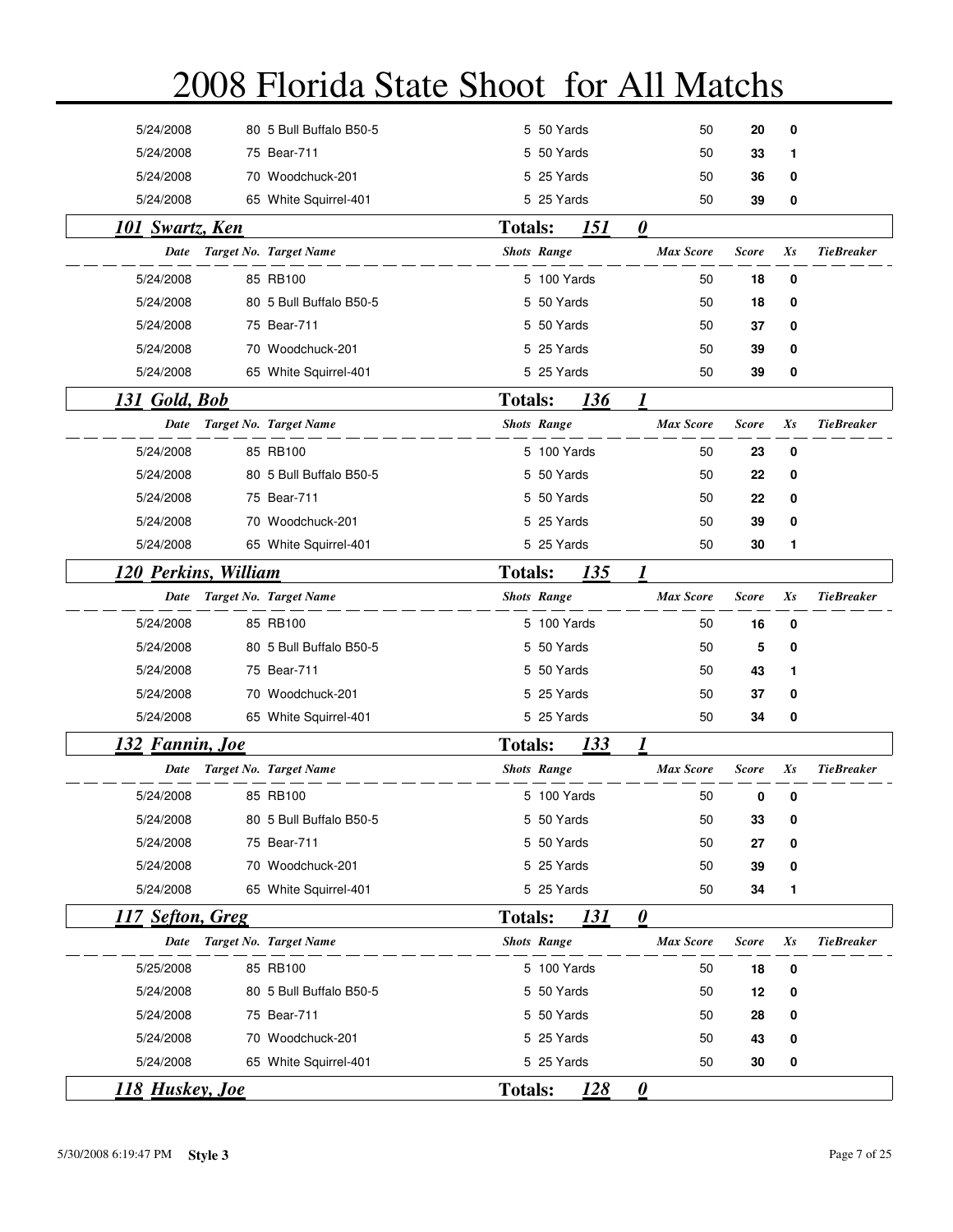| Date                        | Target No. Target Name  |                | <b>Shots Range</b> |     | <b>Max Score</b>      | <b>Score</b> | Xs       | <b>TieBreaker</b> |
|-----------------------------|-------------------------|----------------|--------------------|-----|-----------------------|--------------|----------|-------------------|
| 5/24/2008                   | 85 RB100                |                | 5 100 Yards        |     | 50                    | 11           | $\bf{0}$ |                   |
| 5/24/2008                   | 80 5 Bull Buffalo B50-5 |                | 5 50 Yards         |     | 50                    | 24           | 0        |                   |
| 5/24/2008                   | 75 Bear-711             |                | 5 50 Yards         |     | 50                    | 12           | 0        |                   |
| 5/24/2008                   | 70 Woodchuck-201        |                | 5 25 Yards         |     | 50                    | 44           | 0        |                   |
| 5/24/2008                   | 65 White Squirrel-401   |                | 5 25 Yards         |     | 50                    | 37           | 0        |                   |
| <b>106 Richard, Patrick</b> |                         | <b>Totals:</b> |                    | 108 | 0                     |              |          |                   |
| Date                        | Target No. Target Name  |                | <b>Shots Range</b> |     | <b>Max Score</b>      | <b>Score</b> | Xs       | <b>TieBreaker</b> |
| 5/25/2008                   | 85 RB100                |                | 5 100 Yards        |     | 50                    | 10           | 0        |                   |
| 5/24/2008                   | 80 5 Bull Buffalo B50-5 |                | 5 50 Yards         |     | 50                    | 33           | 0        |                   |
| 5/24/2008                   | 75 Bear-711             |                | 5 50 Yards         |     | 50                    | 21           | 0        |                   |
| 5/24/2008                   | 70 Woodchuck-201        |                | 5 25 Yards         |     | 50                    | 39           | 0        |                   |
| 5/24/2008                   | 65 White Squirrel-401   |                | 5 25 Yards         |     | 50                    | 5            | 0        |                   |
| 126 Jenkins, Gordon         |                         | <b>Totals:</b> |                    | 106 | $\boldsymbol{\theta}$ |              |          |                   |
| Date                        | Target No. Target Name  |                | <b>Shots Range</b> |     | <b>Max Score</b>      | <b>Score</b> | Xs       | <b>TieBreaker</b> |
| 5/25/2008                   | 85 RB100                |                | 5 100 Yards        |     | 50                    | 12           | 0        |                   |
| 5/25/2008                   | 80 5 Bull Buffalo B50-5 |                | 5 50 Yards         |     | 50                    | 6            | 0        |                   |
| 5/25/2008                   | 75 Bear-711             |                | 5 50 Yards         |     | 50                    | 23           | 0        |                   |
| 5/25/2008                   | 70 Woodchuck-201        |                | 5 25 Yards         |     | 50                    | 39           | 0        |                   |
| 5/25/2008                   | 65 White Squirrel-401   |                | 5 25 Yards         |     | 50                    | 26           | 0        |                   |
|                             |                         |                |                    |     |                       |              |          |                   |
| 149 Holland, JD             |                         | <b>Totals:</b> |                    | 96  | $\boldsymbol{\theta}$ |              |          |                   |
| Date                        | Target No. Target Name  |                | <b>Shots Range</b> |     | <b>Max Score</b>      | <b>Score</b> | Xs       | <b>TieBreaker</b> |
| 5/25/2008                   | 85 RB100                |                | 5 100 Yards        |     | 50                    | 8            | 0        |                   |
| 5/25/2008                   | 80 5 Bull Buffalo B50-5 |                | 5 50 Yards         |     | 50                    | 17           | 0        |                   |
| 5/25/2008                   | 75 Bear-711             |                | 5 50 Yards         |     | 50                    | 24           | 0        |                   |
| 5/25/2008                   | 70 Woodchuck-201        |                | 5 25 Yards         |     | 50                    | 31           | 0        |                   |
| 5/25/2008                   | 65 White Squirrel-401   |                | 5 25 Yards         |     | 50                    | 16           | 0        |                   |
| 128 Hull, Jim               |                         | <b>Totals:</b> |                    | 93  | 0                     |              |          |                   |
| Date                        | Target No. Target Name  |                | <b>Shots Range</b> |     | <b>Max Score</b>      | <b>Score</b> | Xs       | <b>TieBreaker</b> |
| 5/24/2008                   | 85 RB100                |                | 5 100 Yards        |     | 50                    | 28           | 0        |                   |
| 5/24/2008                   | 80 5 Bull Buffalo B50-5 |                | 5 50 Yards         |     | 50                    | 16           | 0        |                   |
| 5/24/2008                   | 75 Bear-711             |                | 5 50 Yards         |     | 50                    | 18           | 0        |                   |
| 5/24/2008                   | 70 Woodchuck-201        |                | 5 25 Yards         |     | 50                    | 31           | 0        |                   |
| 111 Potts, David            |                         | <b>Totals:</b> |                    | 89  | $\overline{2}$        |              |          |                   |
| Date                        | Target No. Target Name  |                | <b>Shots Range</b> |     | <b>Max Score</b>      | <b>Score</b> | $X_{S}$  | <b>TieBreaker</b> |
| 5/25/2008                   | 85 RB100                |                | 5 100 Yards        |     | 50                    | 7            | 0        |                   |
| 5/24/2008                   | 80 5 Bull Buffalo B50-5 |                | 5 50 Yards         |     | 50                    | 11           | 0        |                   |
| 5/25/2008                   | 75 Bear-711             |                | 5 50 Yards         |     | 50                    | 30           | 2        |                   |
| 5/25/2008                   | 70 Woodchuck-201        |                | 5 25 Yards         |     | 50                    | 19           | 0        |                   |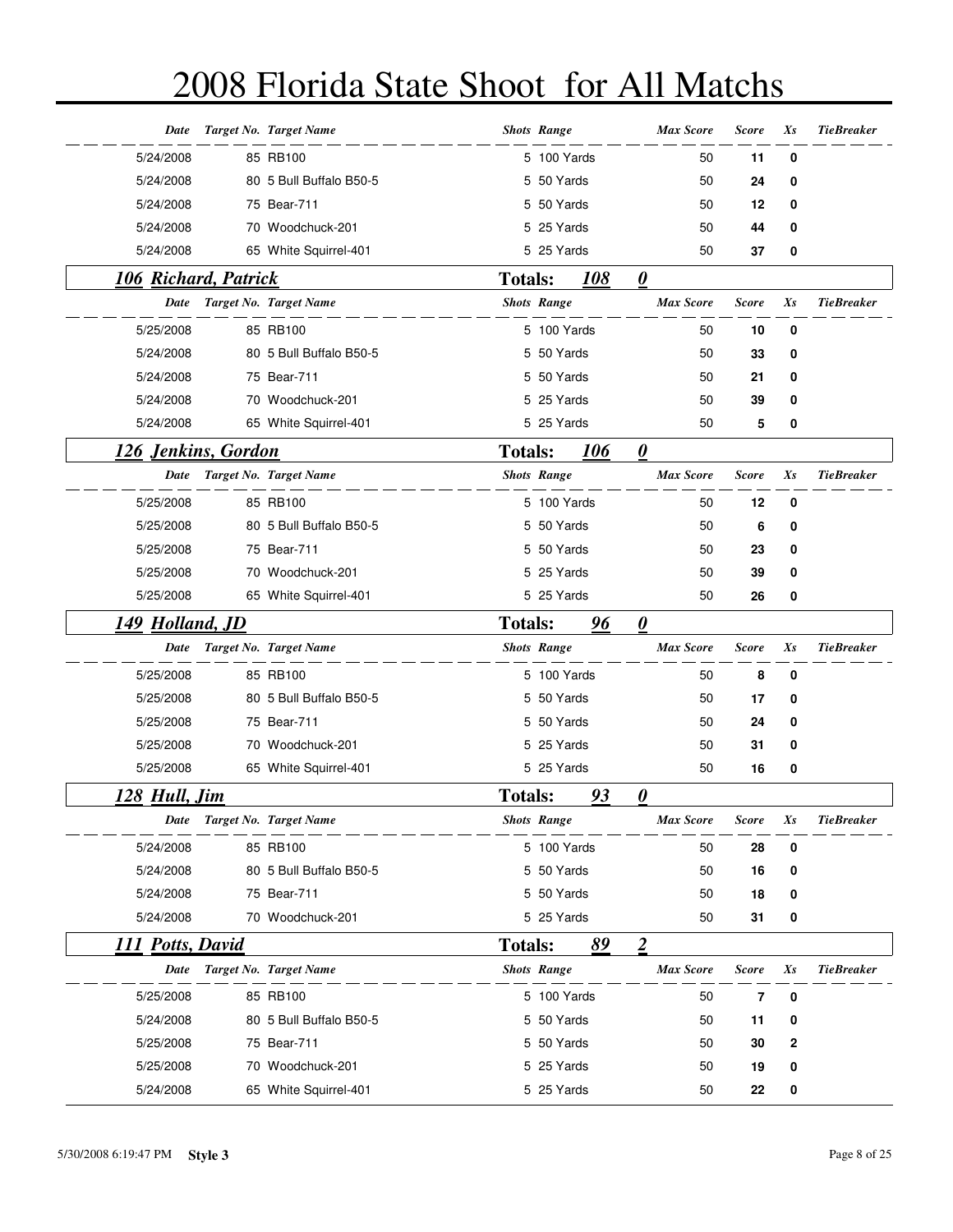|  |  |  | 2008 Florida State Shoot for All Matchs |
|--|--|--|-----------------------------------------|
|--|--|--|-----------------------------------------|

| 113 Beebe, Robert   |                         | <b>Totals:</b> |                    | 79 | $\boldsymbol{\theta}$ |              |         |                   |
|---------------------|-------------------------|----------------|--------------------|----|-----------------------|--------------|---------|-------------------|
| Date                | Target No. Target Name  |                | <b>Shots Range</b> |    | <b>Max Score</b>      | <b>Score</b> | $X_{S}$ | <b>TieBreaker</b> |
| 5/24/2008           | 85 RB100                |                | 5 100 Yards        |    | 50                    | 23           | 0       |                   |
| 5/24/2008           | 80 5 Bull Buffalo B50-5 | 5.             | 50 Yards           |    | 50                    | 5            | 0       |                   |
| 5/24/2008           | 75 Bear-711             |                | 5 50 Yards         |    | 50                    | 10           | 0       |                   |
| 5/24/2008           | 70 Woodchuck-201        |                | 25 Yards           |    | 50                    | 37           | 0       |                   |
| 5/24/2008           | 65 White Squirrel-401   |                | 5 25 Yards         |    | 50                    | 4            | 0       |                   |
| 140 Taylor, Ed      |                         | <b>Totals:</b> |                    | 68 | $\boldsymbol{\theta}$ |              |         |                   |
| Date                | Target No. Target Name  |                | <b>Shots Range</b> |    | <b>Max Score</b>      | <b>Score</b> | $X_{S}$ | <b>TieBreaker</b> |
| 5/25/2008           | 85 RB100                |                | 5 100 Yards        |    | 50                    | 10           | 0       |                   |
| 5/25/2008           | 80 5 Bull Buffalo B50-5 | 5              | 50 Yards           |    | 50                    | 6            | 0       |                   |
| 5/25/2008           | 75 Bear-711             |                | 5 50 Yards         |    | 50                    | 11           | 0       |                   |
| 5/25/2008           | 70 Woodchuck-201        | 5              | 25 Yards           |    | 50                    | 31           | 0       |                   |
| 5/25/2008           | 65 White Squirrel-401   |                | 5 25 Yards         |    | 50                    | 10           | 0       |                   |
| 119 Thomas, Randy   |                         | <b>Totals:</b> |                    | 64 | $\boldsymbol{\theta}$ |              |         |                   |
| Date                | Target No. Target Name  |                | <b>Shots Range</b> |    | <b>Max Score</b>      | <b>Score</b> | $X_{S}$ | <b>TieBreaker</b> |
| 5/24/2008           | 80 5 Bull Buffalo B50-5 |                | 5 50 Yards         |    | 50                    | 14           | 0       |                   |
| 5/25/2008           | 70 Woodchuck-201        |                | 5 25 Yards         |    | 50                    | 28           | 0       |                   |
| 5/24/2008           | 65 White Squirrel-401   |                | 5 25 Yards         |    | 50                    | 22           | 0       |                   |
| 148 Harvey, Aaron   |                         | <b>Totals:</b> |                    | 55 | $\boldsymbol{\theta}$ |              |         |                   |
| Date                | Target No. Target Name  |                | <b>Shots Range</b> |    | <b>Max Score</b>      | <b>Score</b> | $X_{S}$ | <b>TieBreaker</b> |
| 5/25/2008           | 70 Woodchuck-201        |                | 5 25 Yards         |    | 50                    | 45           | 0       |                   |
| 5/25/2008           | 65 White Squirrel-401   |                | 5 25 Yards         |    | 50                    | 10           | 0       |                   |
| 129 Henderson, John |                         | <b>Totals:</b> |                    | 36 | $\boldsymbol{\theta}$ |              |         |                   |
| Date                | Target No. Target Name  |                | <b>Shots Range</b> |    | <b>Max Score</b>      | <b>Score</b> | $X_{S}$ | <b>TieBreaker</b> |
| 5/24/2008           | 65 White Squirrel-401   |                | 5 25 Yards         |    | 50                    | 36           | 0       |                   |

## *Cartridge Rifle*

| 108 Myers, Bill |                             | 124<br><b>Totals:</b><br>U | <b>1st Place</b> |          |                         |             |
|-----------------|-----------------------------|----------------------------|------------------|----------|-------------------------|-------------|
|                 | Date Target No. Target Name | <b>Shots Range</b>         | Max Score        | Score Xs |                         | Tie Breaker |
| 5/25/2008       | 405 B200                    | 10 200 Yards               | 100              | 29       | $\overline{\mathbf{0}}$ |             |
| 5/25/2008       | 400 B6                      | 10 100 Yards               | 100              | 95       | - 0                     |             |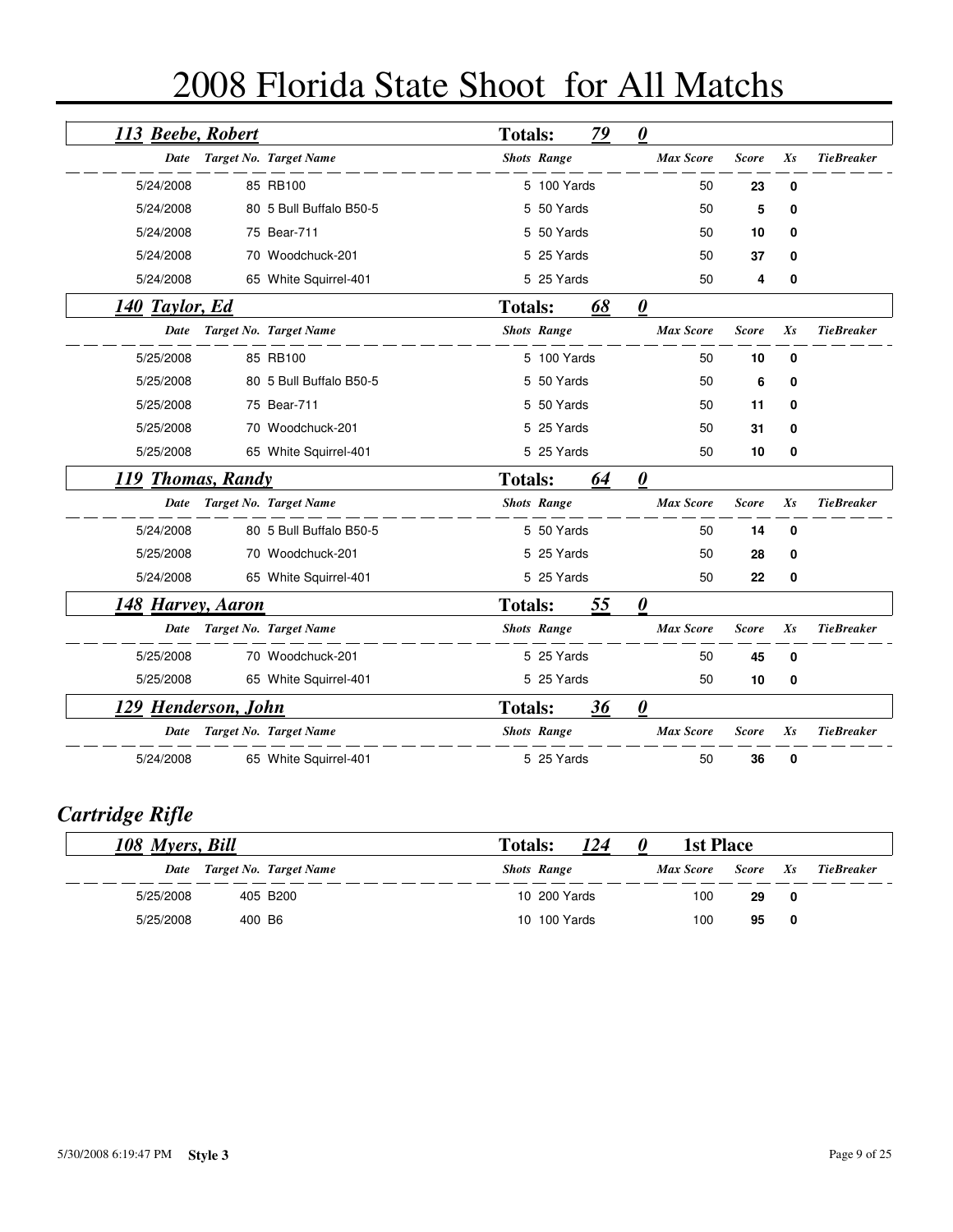#### *Flintlock-Ladies*

|           | 109 Richards, Mary |                        |  | 83<br><b>Totals:</b> |  |                  | <b>1st Place</b> |     |                   |
|-----------|--------------------|------------------------|--|----------------------|--|------------------|------------------|-----|-------------------|
| Date      |                    | Target No. Target Name |  | <b>Shots Range</b>   |  | <b>Max Score</b> | <b>Score</b>     | Xs  | <b>TieBreaker</b> |
| 5/25/2008 | 60                 | 1 Bull Buffalo BUF-1   |  | 5 100 Yards          |  | 50               | 9                | 0   |                   |
| 5/25/2008 |                    | 55 2 Bull Buffalo B-50 |  | 5 50 Yards           |  | 50               | 17               | 0   |                   |
| 5/25/2008 |                    | 50 Deer-902            |  | 5 50 Yards           |  | 50               | 16               | - 1 |                   |
| 5/25/2008 |                    | 45 RB50-2              |  | 5 25 Yards           |  | 50               | 14               | 0   |                   |
| 5/25/2008 |                    | 40 Woodchuck-Small     |  | 5 25 Yards           |  | 50               | 27               | 0   |                   |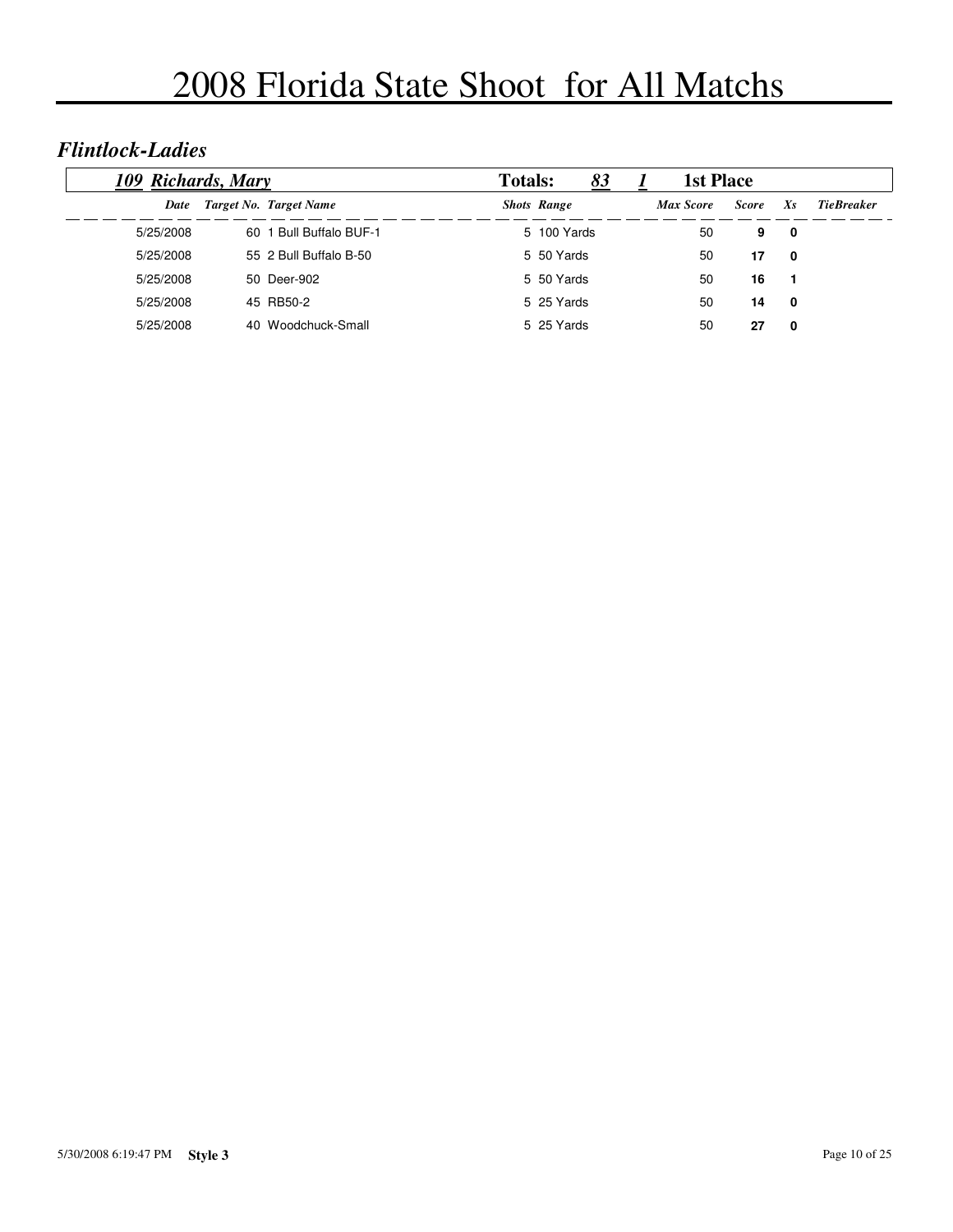#### *Flintlock-Mens*

| 108 Myers, Bill              |                             | <b>Totals:</b> |                    | 195         | $\boldsymbol{\beta}$  | <b>1st Place</b> |              |             |                   |
|------------------------------|-----------------------------|----------------|--------------------|-------------|-----------------------|------------------|--------------|-------------|-------------------|
| <b>Date</b>                  | Target No. Target Name      |                | <b>Shots Range</b> |             |                       | Max Score        | <b>Score</b> | Xs          | <b>TieBreaker</b> |
| 5/24/2008                    | 35 1 Bull Buffalo BUF-1     |                | 5 100 Yards        |             |                       | 50               | 36           | $\mathbf 0$ |                   |
| 5/24/2008                    | 30 2 Bull Buffalo B-50      |                | 5 50 Yards         |             |                       | 50               | 39           | 0           |                   |
| 5/24/2008                    | 25 Deer-902                 |                | 5 50 Yards         |             |                       | 50               | 39           | 0           |                   |
| 5/24/2008                    | 25 Deer-902                 |                | 5 50 Yards         |             |                       | 50               | 50           | 3           |                   |
| 5/24/2008                    | 15 Woodchuck-Small          |                | 5 25 Yards         |             |                       | 50               | 31           | 0           |                   |
| <b>107 Brown, Bill</b>       |                             | <b>Totals:</b> |                    | 178         | $\boldsymbol{\theta}$ |                  | 2nd Place    |             |                   |
| Date                         | Target No. Target Name      |                | <b>Shots Range</b> |             |                       | <b>Max Score</b> | <b>Score</b> | $X_{S}$     | <b>TieBreaker</b> |
| 5/24/2008                    | 35 1 Bull Buffalo BUF-1     |                | 5 100 Yards        |             |                       | 50               | 29           | 0           |                   |
| 5/24/2008                    | 30 2 Bull Buffalo B-50      |                | 5 50 Yards         |             |                       | 50               | 35           | 0           |                   |
| 5/24/2008                    | 25 Deer-902                 |                | 5 50 Yards         |             |                       | 50               | 33           | 0           |                   |
| 5/24/2008                    | 20 RB50-2                   |                | 5 25 Yards         |             |                       | 50               | 43           | 0           |                   |
| 5/24/2008                    | 15 Woodchuck-Small          |                | 5 25 Yards         |             |                       | 50               | 38           | 0           |                   |
| 126 Jenkins, Gordon          |                             | <b>Totals:</b> |                    | 125         | 0                     | 3rd Place        |              |             |                   |
|                              | Date Target No. Target Name |                | <b>Shots Range</b> |             |                       | <b>Max Score</b> | <b>Score</b> | Xs          | <b>TieBreaker</b> |
| 5/24/2008                    | 35 1 Bull Buffalo BUF-1     |                | 5 100 Yards        |             |                       | 50               | 17           | 0           |                   |
| 5/24/2008                    | 30 2 Bull Buffalo B-50      |                | 5 50 Yards         |             |                       | 50               | 27           | 0           |                   |
| 5/24/2008                    | 25 Deer-902                 |                | 5 50 Yards         |             |                       | 50               | 24           | 0           |                   |
| 5/24/2008                    | 20 RB50-2                   |                | 5 25 Yards         |             |                       | 50               | 19           | 0           |                   |
| 5/24/2008                    | 15 Woodchuck-Small          |                | 5 25 Yards         |             |                       | 50               | 38           | 0           |                   |
| <u>116 Derrenbacker, Jim</u> |                             | <b>Totals:</b> |                    | <u> 115</u> | $\boldsymbol{\theta}$ |                  |              |             |                   |
| Date                         | Target No. Target Name      |                | <b>Shots Range</b> |             |                       | <b>Max Score</b> | <b>Score</b> | Xs          | <b>TieBreaker</b> |
| 5/24/2008                    | 35 1 Bull Buffalo BUF-1     |                | 5 100 Yards        |             |                       | 50               | 13           | 0           |                   |
| 5/24/2008                    | 30 2 Bull Buffalo B-50      |                | 5 50 Yards         |             |                       | 50               | 23           | 0           |                   |
| 5/24/2008                    | 25 Deer-902                 |                | 5 50 Yards         |             |                       | 50               | 6            | 0           |                   |
| 5/24/2008                    | 20 RB50-2                   |                | 5 25 Yards         |             |                       | 50               | 38           | 0           |                   |
| 5/24/2008                    | 15 Woodchuck-Small          |                | 5 25 Yards         |             |                       | 50               | 35           | 0           |                   |
| 140 Taylor, Ed               |                             | <b>Totals:</b> |                    | 109         | 0                     |                  |              |             |                   |
| Date                         | Target No. Target Name      |                | <b>Shots Range</b> |             |                       | <b>Max Score</b> | <b>Score</b> | $X_{S}$     | <b>TieBreaker</b> |
| 5/25/2008                    | 35 1 Bull Buffalo BUF-1     |                | 5 100 Yards        |             |                       | 50               | 8            | 0           |                   |
| 5/25/2008                    | 30 2 Bull Buffalo B-50      |                | 5 50 Yards         |             |                       | 50               | 29           | 0           |                   |
| 5/25/2008                    | 25 Deer-902                 |                | 5 50 Yards         |             |                       | 50               | 15           | 0           |                   |
| 5/25/2008                    | 20 RB50-2                   |                | 5 25 Yards         |             |                       | 50               | 26           | 0           |                   |
| 5/25/2008                    | 15 Woodchuck-Small          |                | 5 25 Yards         |             |                       | 50               | 31           | 0           |                   |
| <u>132 Fannin, Joe</u>       |                             | <b>Totals:</b> |                    | <u> 108</u> | 0                     |                  |              |             |                   |
| Date                         | Target No. Target Name      |                | <b>Shots Range</b> |             |                       | <b>Max Score</b> | <b>Score</b> | Xs          | <b>TieBreaker</b> |
| 5/25/2008                    | 35 1 Bull Buffalo BUF-1     |                | 5 100 Yards        |             |                       | 50               | 10           | 0           |                   |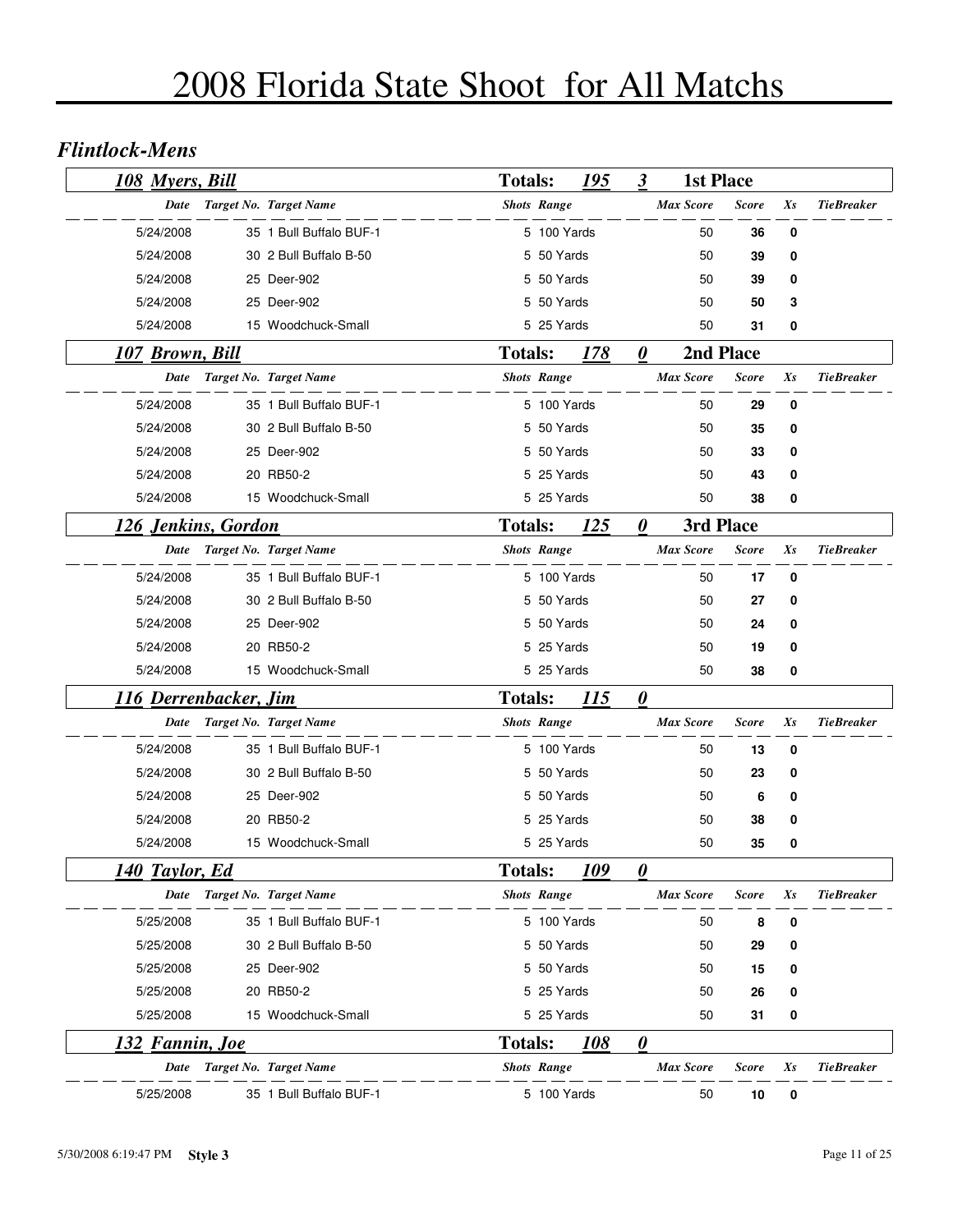| 5/25/2008                | 30 2 Bull Buffalo B-50  |                | 5 50 Yards         |                   | 50                    | 31           | 0           |                   |
|--------------------------|-------------------------|----------------|--------------------|-------------------|-----------------------|--------------|-------------|-------------------|
| 5/25/2008                | 25 Deer-902             |                | 5 50 Yards         |                   | 50                    | 12           | 0           |                   |
| 5/25/2008                | 20 RB50-2               |                | 5 25 Yards         |                   | 50                    | 29           | 0           |                   |
| 5/25/2008                | 15 Woodchuck-Small      |                | 5 25 Yards         |                   | 50                    | 26           | 0           |                   |
| <b>146 Samson, Bob</b>   |                         | <b>Totals:</b> |                    | <i><b>100</b></i> | 0                     |              |             |                   |
| Date                     | Target No. Target Name  |                | <b>Shots Range</b> |                   | <b>Max Score</b>      | <b>Score</b> | $X_{S}$     | <b>TieBreaker</b> |
| 5/25/2008                | 35 1 Bull Buffalo BUF-1 |                | 5 100 Yards        |                   | 50                    | 22           | $\mathbf 0$ |                   |
| 5/25/2008                | 30 2 Bull Buffalo B-50  |                | 5 50 Yards         |                   | 50                    | 33           | 0           |                   |
| 5/25/2008                | 25 Deer-902             |                | 5 50 Yards         |                   | 50                    | 6            | $\mathbf 0$ |                   |
| 5/25/2008                | 20 RB50-2               |                | 5 25 Yards         |                   | 50                    | 26           | 0           |                   |
| 5/25/2008                | 15 Woodchuck-Small      |                | 5 25 Yards         |                   | 50                    | 13           | 0           |                   |
| 127 Davide, Thomas       |                         | <b>Totals:</b> |                    | 88                | $\boldsymbol{\theta}$ |              |             |                   |
| Date                     | Target No. Target Name  |                | <b>Shots Range</b> |                   | <b>Max Score</b>      | <b>Score</b> | $X_{S}$     | <b>TieBreaker</b> |
| 5/25/2008                | 35 1 Bull Buffalo BUF-1 |                | 5 100 Yards        |                   | 50                    | 10           | $\mathbf 0$ |                   |
| 5/25/2008                | 30 2 Bull Buffalo B-50  |                | 5 50 Yards         |                   | 50                    | 15           | 0           |                   |
| 5/25/2008                | 25 Deer-902             |                | 5 50 Yards         |                   | 50                    | 5            | 0           |                   |
| 5/24/2008                | 20 RB50-2               |                | 5 25 Yards         |                   | 50                    | 39           | 0           |                   |
| 5/24/2008                | 15 Woodchuck-Small      |                | 5 25 Yards         |                   | 50                    | 19           | 0           |                   |
| <b>105 Richard, Nate</b> |                         | <b>Totals:</b> |                    | 54                | 0                     |              |             |                   |
| Date                     | Target No. Target Name  |                | <b>Shots Range</b> |                   | <b>Max Score</b>      | <b>Score</b> | Xs          | <b>TieBreaker</b> |
| 5/25/2008                | 35 1 Bull Buffalo BUF-1 |                | 5 100 Yards        |                   | 50                    | 5            | $\mathbf 0$ |                   |
| 5/25/2008                | 30 2 Bull Buffalo B-50  |                | 5 50 Yards         |                   | 50                    | 14           | 0           |                   |
| 5/25/2008                | 25 Deer-902             |                | 5 50 Yards         |                   | 50                    | 12           | 0           |                   |
| 5/25/2008                | 20 RB50-2               |                | 5 25 Yards         |                   | 50                    | 5            | 0           |                   |
| 5/25/2008                | 15 Woodchuck-Small      |                | 5 25 Yards         |                   | 50                    | 18           | 0           |                   |
|                          |                         |                |                    |                   |                       |              |             |                   |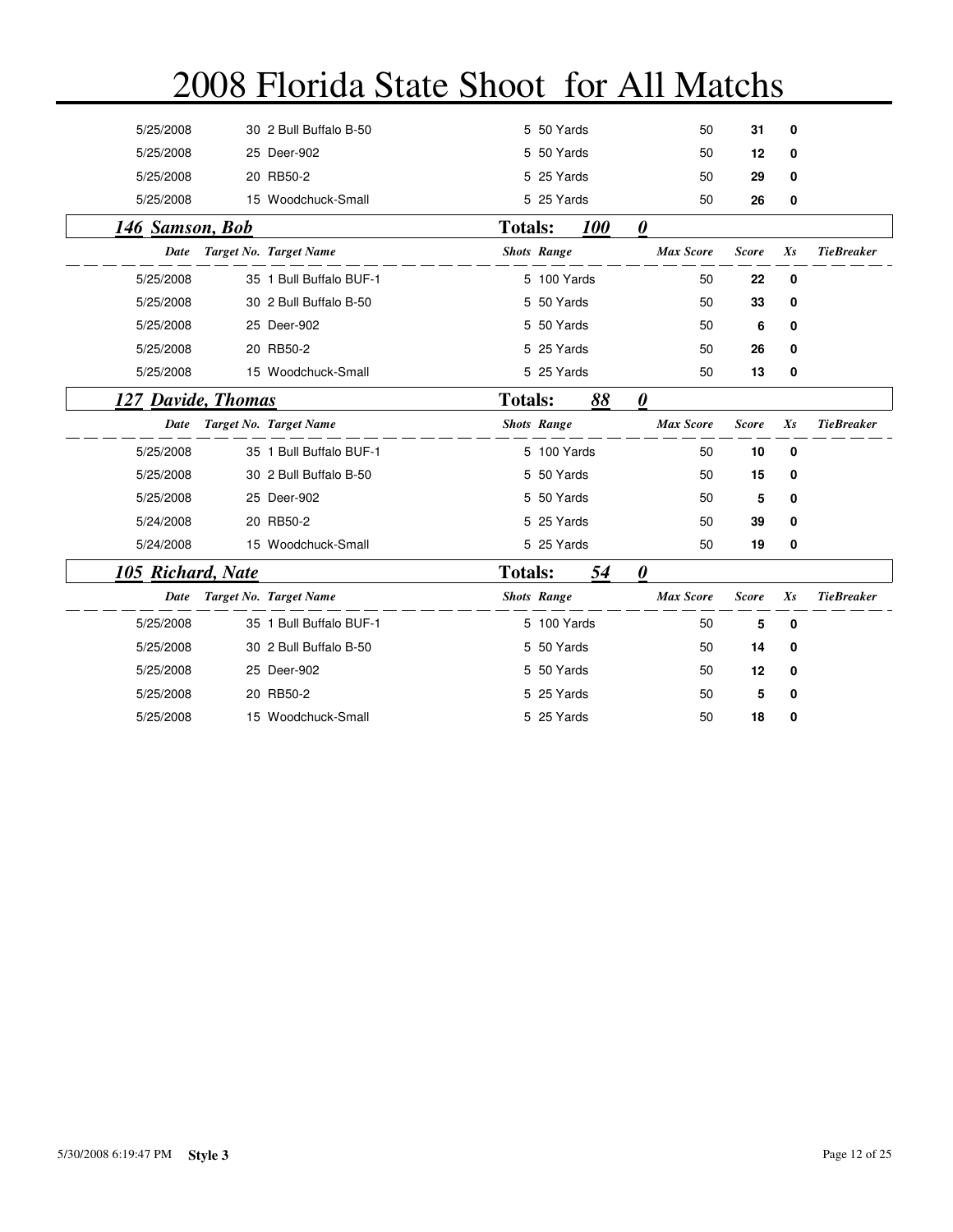## *Junior Offhand*

| 136 Lincoln, Jake          |                        | <b>Totals:</b> |                    | 102 | $\boldsymbol{\theta}$ | <b>1st Place</b> |                |             |                   |
|----------------------------|------------------------|----------------|--------------------|-----|-----------------------|------------------|----------------|-------------|-------------------|
| Date                       | Target No. Target Name |                | <b>Shots Range</b> |     |                       | <b>Max Score</b> | <b>Score</b>   | Xs          | <b>TieBreaker</b> |
| 5/24/2008                  | 190 Buffalo            |                | 5 50 Yards         |     |                       | 50               | 37             | 0           |                   |
| 5/24/2008                  | 185 Fox-701            |                | 5 25 Yards         |     |                       | 50               | 31             | 0           |                   |
| 5/24/2008                  | 180 Crow-101           |                | 5 25 Yards         |     |                       | 50               | 34             | 0           |                   |
| 105 Richard, Nate          |                        | <b>Totals:</b> |                    | 97  | $\boldsymbol{\theta}$ | 2nd Place        |                |             |                   |
| Date                       | Target No. Target Name |                | <b>Shots Range</b> |     |                       | <b>Max Score</b> | <b>Score</b>   | $X_{S}$     | <b>TieBreaker</b> |
| 5/24/2008                  | 190 Buffalo            |                | 5 50 Yards         |     |                       | 50               | 34             | $\mathbf 0$ |                   |
| 5/24/2008                  | 185 Fox-701            |                | 5 25 Yards         |     |                       | 50               | 42             | 0           |                   |
| 5/24/2008                  | 180 Crow-101           |                | 5 25 Yards         |     |                       | 50               | 21             | 0           |                   |
| 137 Hildebrand, Jake       |                        | <b>Totals:</b> |                    | 56  | $\boldsymbol{\theta}$ | 3rd Place        |                |             |                   |
| Date                       | Target No. Target Name |                | <b>Shots Range</b> |     |                       | <b>Max Score</b> | <b>Score</b>   | Xs          | <b>TieBreaker</b> |
| 5/25/2008                  | 190 Buffalo            |                | 5 50 Yards         |     |                       | 50               | 22             | 0           |                   |
| 5/25/2008                  | 185 Fox-701            |                | 5 25 Yards         |     |                       | 50               | 27             | 0           |                   |
| 5/25/2008                  | 180 Crow-101           |                | 5 25 Yards         |     |                       | 50               | $\overline{7}$ | 0           |                   |
| <b>130 Henderson, Jeff</b> |                        | <b>Totals:</b> |                    | 50  | $\boldsymbol{\theta}$ |                  |                |             |                   |
| Date                       | Target No. Target Name |                | <b>Shots Range</b> |     |                       | <b>Max Score</b> | <b>Score</b>   | Xs          | <b>TieBreaker</b> |
| 5/24/2008                  | 190 Buffalo            |                | 5 50 Yards         |     |                       | 50               | 5              | 0           |                   |
| 5/24/2008                  | 185 Fox-701            |                | 5 25 Yards         |     |                       | 50               | 17             | 0           |                   |
| 5/24/2008                  | 180 Crow-101           |                | 5 25 Yards         |     |                       | 50               | 28             | 0           |                   |
| <u>104 Richard, Gabe</u>   |                        | <b>Totals:</b> |                    | 21  | $\boldsymbol{\theta}$ |                  |                |             |                   |
| Date                       | Target No. Target Name |                | <b>Shots Range</b> |     |                       | <b>Max Score</b> | <b>Score</b>   | Xs          | <b>TieBreaker</b> |
| 5/24/2008                  | 190 Buffalo            |                | 5 50 Yards         |     |                       | 50               | 0              | 0           |                   |
| 5/24/2008                  | 185 Fox-701            |                | 5 25 Yards         |     |                       | 50               | 8              | $\mathbf 0$ |                   |
| 5/24/2008                  | 180 Crow-101           |                | 5 25 Yards         |     |                       | 50               | 13             | 0           |                   |
| 103 Richard, Landon        |                        | <b>Totals:</b> |                    | 0   | $\boldsymbol{\theta}$ |                  |                |             |                   |
| Date                       | Target No. Target Name |                | <b>Shots Range</b> |     |                       | <b>Max Score</b> | <b>Score</b>   | Xs          | <b>TieBreaker</b> |
| 5/24/2008                  | 190 Buffalo            |                | 5 50 Yards         |     |                       | 50               | $\bf{0}$       | $\mathbf 0$ |                   |
| 5/24/2008                  | 185 Fox-701            |                | 5 25 Yards         |     |                       | 50               | 0              | 0           |                   |
| 5/24/2008                  | 180 Crow-101           |                | 5 25 Yards         |     |                       | 50               | 0              | 0           |                   |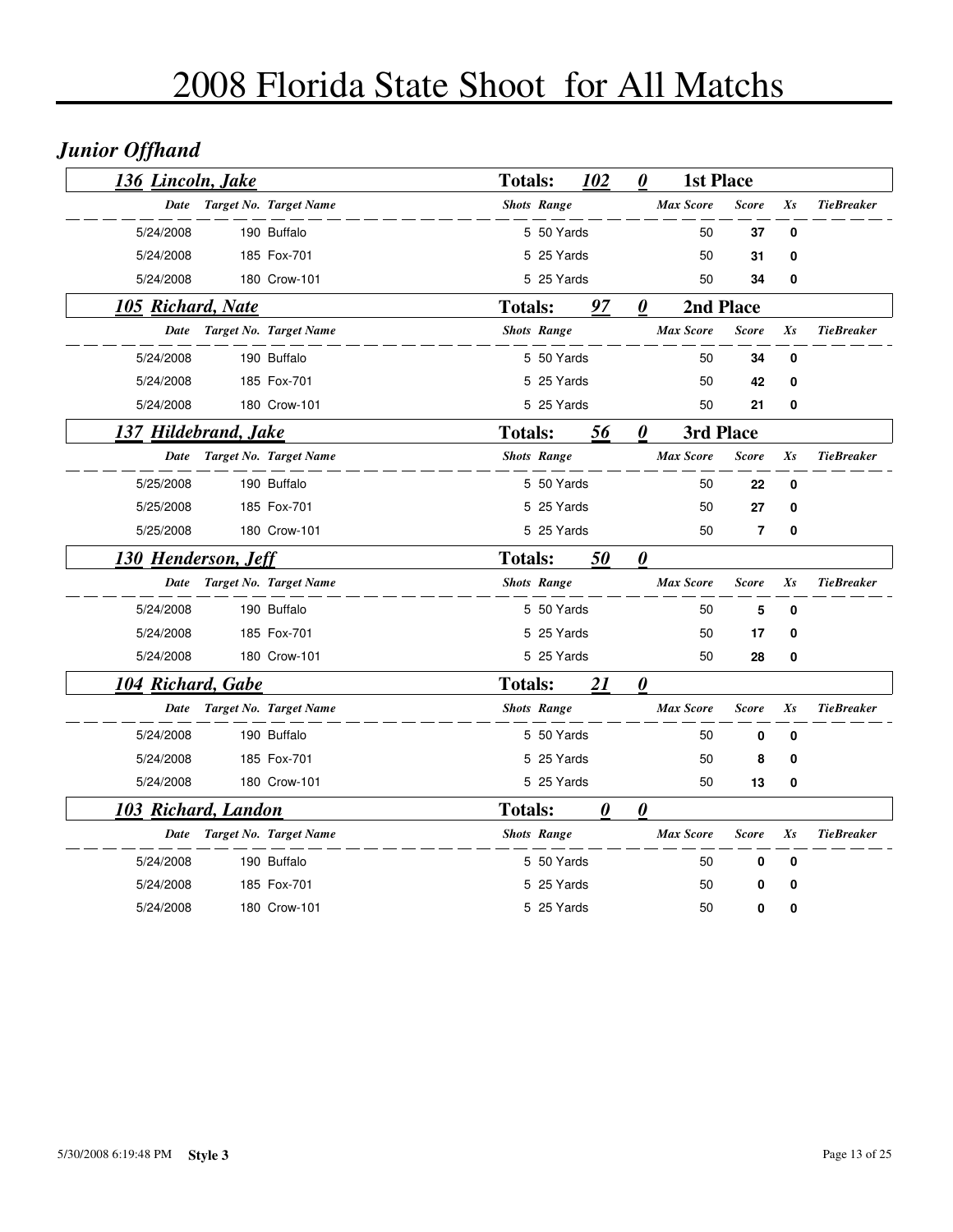### *Knife and Hawk-Juniors*

| 105 Richard, Nate          |                        | <b>Totals:</b>     | 24 | $\theta$              | <b>1st Place</b> |                |             |                   |
|----------------------------|------------------------|--------------------|----|-----------------------|------------------|----------------|-------------|-------------------|
| Date                       | Target No. Target Name | <b>Shots Range</b> |    |                       | <b>Max Score</b> | <b>Score</b>   | $X_{S}$     | <b>TieBreaker</b> |
| 5/25/2008                  | 265 Knife and Hawk     | 10 N/A             |    |                       | 30               | 24             | 0           |                   |
| <b>130 Henderson, Jeff</b> |                        | <b>Totals:</b>     | 11 | 0                     | 2nd Place        |                |             |                   |
| Date                       | Target No. Target Name | <b>Shots Range</b> |    |                       | <b>Max Score</b> | <b>Score</b>   | $X_{S}$     | <b>TieBreaker</b> |
| 5/25/2008                  | 265 Knife and Hawk     | 10 N/A             |    |                       | 30               | 11             | 0           |                   |
| 104 Richard, Gabe          |                        | <b>Totals:</b>     |    | $\boldsymbol{\theta}$ | 3rd Place        |                |             |                   |
| Date                       | Target No. Target Name | <b>Shots Range</b> |    |                       | <b>Max Score</b> | <b>Score</b>   | $X_{S}$     | <b>TieBreaker</b> |
| 5/25/2008                  | 265 Knife and Hawk     | 10 N/A             |    |                       | 30               | 7              | $\mathbf 0$ |                   |
| 137 Hildebrand, Jake       |                        | <b>Totals:</b>     |    | $\theta$              |                  |                |             |                   |
| Date                       | Target No. Target Name | <b>Shots Range</b> |    |                       | <b>Max Score</b> | <b>Score</b>   | Xs          | <b>TieBreaker</b> |
| 5/25/2008                  | 265 Knife and Hawk     | 10 N/A             |    |                       | 30               | $\overline{2}$ | $\mathbf 0$ |                   |
| 103 Richard, Landon        |                        | <b>Totals:</b>     | 0  | 0                     |                  |                |             |                   |
| Date                       | Target No. Target Name | <b>Shots Range</b> |    |                       | <b>Max Score</b> | <b>Score</b>   | $X_{S}$     | <b>TieBreaker</b> |
| 5/25/2008                  | 265 Knife and Hawk     | 10 N/A             |    |                       | 30               | 0              | 0           |                   |

#### *Knife and Hawk-Ladies*

| 122 Preston, Alice |                        | <b>Totals:</b>     | 6 | $\theta$ | <b>1st Place</b> |              |              |                   |
|--------------------|------------------------|--------------------|---|----------|------------------|--------------|--------------|-------------------|
| Date               | Target No. Target Name | <b>Shots Range</b> |   |          | <b>Max Score</b> | <b>Score</b> | $X_{S}$      | <b>TieBreaker</b> |
| 5/25/2008          | 260 Knife and Hawk     | 10 N/A             |   |          | 30               | 6            | 0            |                   |
| 141 Taylor, Marsha |                        | <b>Totals:</b>     | 6 | $\theta$ |                  | 2nd Place    |              |                   |
| Date               | Target No. Target Name | <b>Shots Range</b> |   |          | <b>Max Score</b> | <b>Score</b> | $X_{S}$      | <b>TieBreaker</b> |
| 5/25/2008          | 260 Knife and Hawk     | 10 N/A             |   |          | 30               | 6            | 0            |                   |
| 135 Lincoln, Carol |                        | <b>Totals:</b>     | 2 | $\theta$ | 3rd Place        |              |              |                   |
| Date               | Target No. Target Name | <b>Shots Range</b> |   |          | <b>Max Score</b> | <b>Score</b> | Xs           | <b>TieBreaker</b> |
| 5/25/2008          | 260 Knife and Hawk     | 10 N/A             |   |          | 30               | $\mathbf{2}$ | $\mathbf{0}$ |                   |
| 109 Richards, Mary |                        | <b>Totals:</b>     |   | 0        |                  |              |              |                   |
| Date               | Target No. Target Name | <b>Shots Range</b> |   |          | <b>Max Score</b> | <b>Score</b> | $X_{S}$      | <b>TieBreaker</b> |
| 5/25/2008          | 260 Knife and Hawk     | 10 N/A             |   |          | 30               | $\mathbf{1}$ | $\mathbf{0}$ |                   |
| 125 Jenkins, Lynn  |                        | <b>Totals:</b>     | 0 | 0        |                  |              |              |                   |
| Date               | Target No. Target Name | <b>Shots Range</b> |   |          | <b>Max Score</b> | <b>Score</b> | $X_{S}$      | <b>TieBreaker</b> |
| 5/25/2008          | 260 Knife and Hawk     | 10 N/A             |   |          | 30               | 0            | 0            |                   |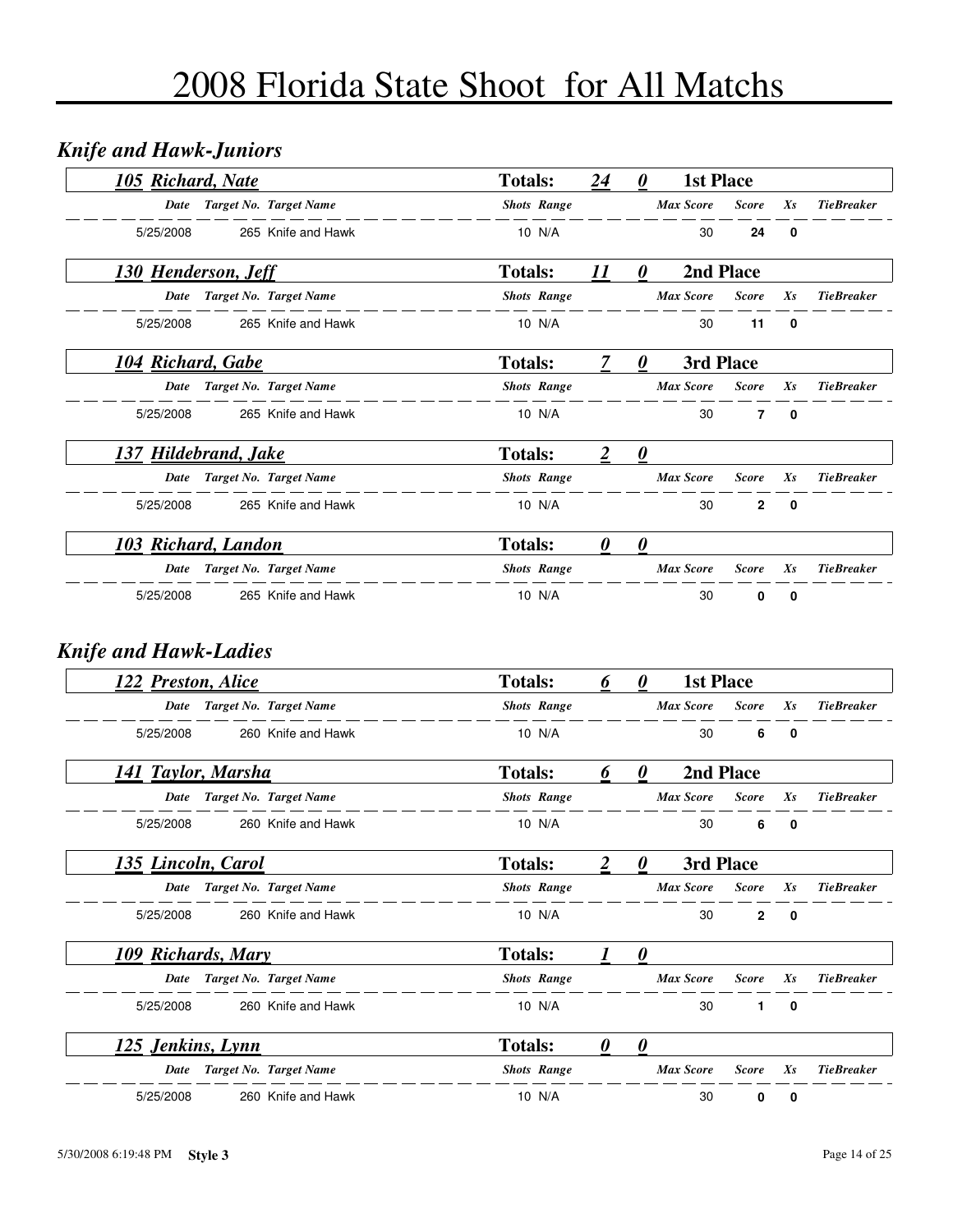## *Knife and Hawk-Mens*

| 111 Potts, David            |                             | <b>Totals:</b>     | <i><b>10</b></i> | 0                     | <b>1st Place</b> |              |             |                   |
|-----------------------------|-----------------------------|--------------------|------------------|-----------------------|------------------|--------------|-------------|-------------------|
|                             | Date Target No. Target Name | <b>Shots Range</b> |                  |                       | <b>Max Score</b> | <b>Score</b> | Xs          | <b>TieBreaker</b> |
| 5/25/2008                   | 255 Knife and Hawk          | 10 N/A             |                  |                       | 30               | 10           | 0           |                   |
| 132 Fannin, Joe             |                             | <b>Totals:</b>     | 10               | 0                     | 2nd Place        |              |             |                   |
|                             | Date Target No. Target Name | <b>Shots Range</b> |                  |                       | <b>Max Score</b> | <b>Score</b> | Xs          | <b>TieBreaker</b> |
| 5/25/2008                   | 255 Knife and Hawk          | 10 N/A             |                  |                       | 30               | 10           | 0           |                   |
| <b>140 Taylor, Ed.</b>      |                             | <b>Totals:</b>     | 9                | 0                     | 3rd Place        |              |             |                   |
|                             | Date Target No. Target Name | <b>Shots Range</b> |                  |                       | Max Score        | <b>Score</b> | Xs          | <b>TieBreaker</b> |
| 5/25/2008                   | 255 Knife and Hawk          | 10 N/A             |                  |                       | 30               | 9            | $\bf{0}$    |                   |
| 134 Lincoln, Grant          |                             | <b>Totals:</b>     | 9                | $\boldsymbol{\theta}$ |                  |              |             |                   |
|                             | Date Target No. Target Name | <b>Shots Range</b> |                  |                       | <b>Max Score</b> | <b>Score</b> | Xs          | <b>TieBreaker</b> |
| 5/25/2008                   | 255 Knife and Hawk          | 10 N/A             |                  |                       | 30               | 9            | $\bf{0}$    |                   |
| 126 Jenkins, Gordon         |                             | <b>Totals:</b>     | 8                | $\boldsymbol{\theta}$ |                  |              |             |                   |
|                             | Date Target No. Target Name | <b>Shots Range</b> |                  |                       | <b>Max Score</b> | <b>Score</b> | Xs          | <b>TieBreaker</b> |
| 5/25/2008                   | 255 Knife and Hawk          | 10 N/A             |                  |                       | 30               | 8            | $\mathbf 0$ |                   |
| 129 Henderson, John         |                             | <b>Totals:</b>     | 6                | $\boldsymbol{\theta}$ |                  |              |             |                   |
|                             | Date Target No. Target Name | <b>Shots Range</b> |                  |                       | <b>Max Score</b> | <b>Score</b> | Xs          | <b>TieBreaker</b> |
| 5/25/2008                   | 255 Knife and Hawk          | 10 N/A             |                  |                       | 30               | 6            | 0           |                   |
| <b>106 Richard, Patrick</b> |                             | <b>Totals:</b>     | 5                | $\boldsymbol{\theta}$ |                  |              |             |                   |
|                             | Date Target No. Target Name | <b>Shots Range</b> |                  |                       | <b>Max Score</b> | <b>Score</b> | Xs          | <b>TieBreaker</b> |
| 5/25/2008                   | 255 Knife and Hawk          | 10 N/A             |                  |                       | 30               | 5            | $\mathbf 0$ |                   |
| 110 Stone, Don              |                             | <b>Totals:</b>     | 4                | 0                     |                  |              |             |                   |
|                             | Date Target No. Target Name | <b>Shots Range</b> |                  |                       | <b>Max Score</b> | <b>Score</b> | Xs          | <b>TieBreaker</b> |
| 5/25/2008                   | 255 Knife and Hawk          | 10 N/A             |                  |                       | 30               | 4            | 0           |                   |
| 119 Thomas, Randy           |                             | <b>Totals:</b>     | 4                | 0                     |                  |              |             |                   |
|                             | Date Target No. Target Name | <b>Shots Range</b> |                  |                       | <b>Max Score</b> | <b>Score</b> | Xs          | <b>TieBreaker</b> |
| 5/25/2008                   | 255 Knife and Hawk          | 10 N/A             |                  |                       | 30               | 4            | 0           |                   |
| 108 Myers, Bill             |                             | <b>Totals:</b>     | 0                | 0                     |                  |              |             |                   |
| Date                        | Target No. Target Name      | <b>Shots Range</b> |                  |                       | <b>Max Score</b> | <b>Score</b> | Xs          | <b>TieBreaker</b> |
| 5/25/2008                   | 255 Knife and Hawk          | 10 N/A             |                  |                       | 30               | 0            | 0           |                   |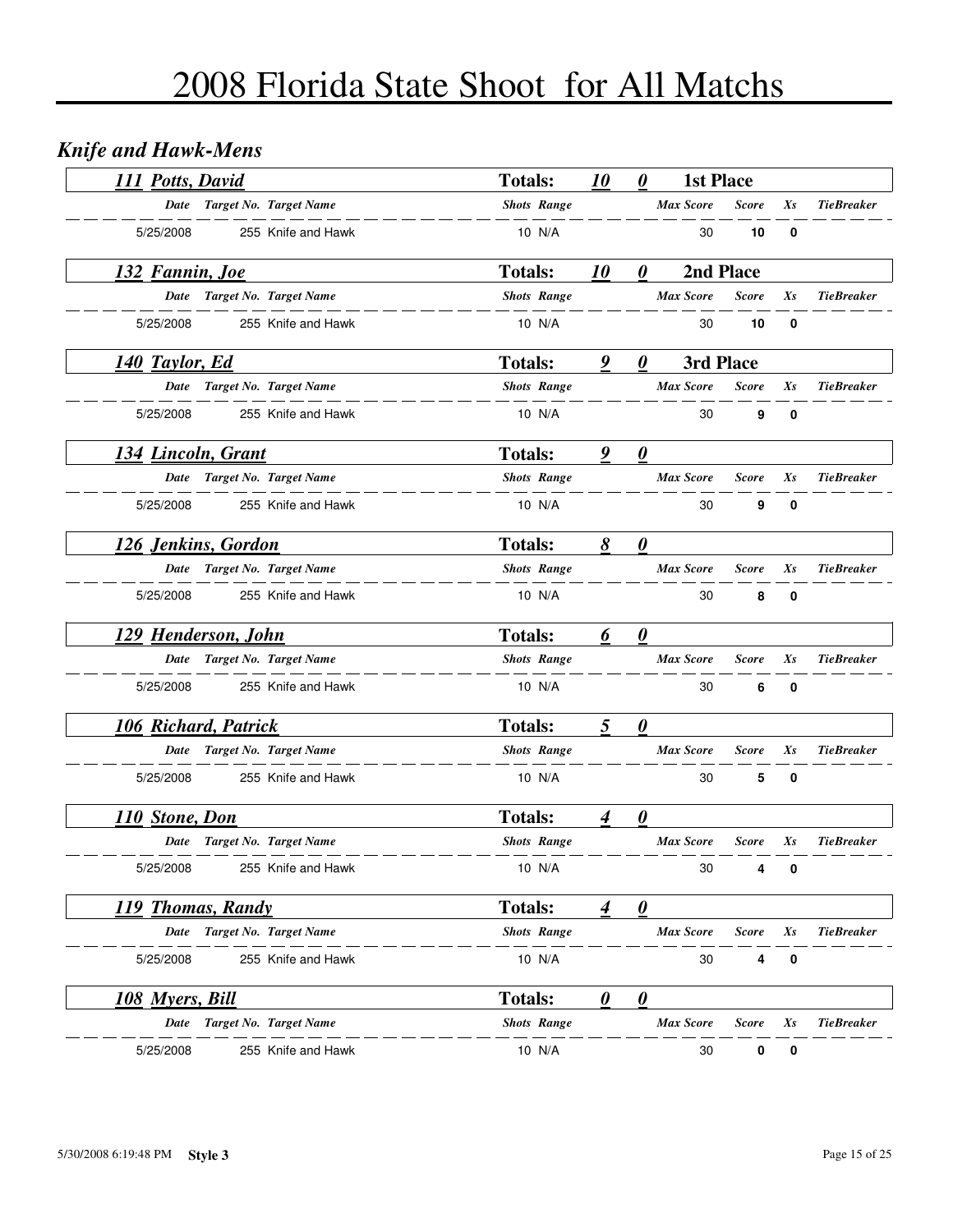## *Open-Ladies*

| <u>125</u> Jenkins, Lynn   |        |                             | <b>Totals:</b> |                    | 116 | $\boldsymbol{\theta}$ | <b>1st Place</b> |              |          |                   |
|----------------------------|--------|-----------------------------|----------------|--------------------|-----|-----------------------|------------------|--------------|----------|-------------------|
| <b>Date</b>                |        | Target No. Target Name      |                | <b>Shots Range</b> |     |                       | <b>Max Score</b> | <b>Score</b> | Xs       | <b>TieBreaker</b> |
| 5/25/2008                  |        | 160 X100                    |                | 5 100 Yards        |     |                       | 50               | 0            | $\bf{0}$ |                   |
| 5/25/2008                  | 155 B4 |                             |                | 5 50 Yards         |     |                       | 50               | 20           | 0        |                   |
| 5/25/2008                  |        | 150 5 Bull Buffalo B50-5-N  |                | 5 50 Yards         |     |                       | 50               | 21           | 0        |                   |
| 5/25/2008                  |        | 145 Hare-203                |                | 5 25 Yards         |     |                       | 50               | 45           | $\bf{0}$ |                   |
| 5/25/2008                  |        | 140 Black Squirrel-402      |                | 5 25 Yards         |     |                       | 50               | 30           | 0        |                   |
| <b>121 Arrowood, Kathy</b> |        |                             | <b>Totals:</b> |                    | 68  | $\boldsymbol{\theta}$ |                  | 2nd Place    |          |                   |
| Date                       |        | Target No. Target Name      |                | <b>Shots Range</b> |     |                       | <b>Max Score</b> | <b>Score</b> | Xs       | <b>TieBreaker</b> |
| 5/25/2008                  |        | 160 X100                    |                | 5 100 Yards        |     |                       | 50               | 14           | 0        |                   |
| 5/25/2008                  | 155 B4 |                             |                | 5 50 Yards         |     |                       | 50               | 24           | 0        |                   |
| 5/25/2008                  |        | 150 5 Bull Buffalo B50-5-N  |                | 5 50 Yards         |     |                       | 50               | 5            | 0        |                   |
| 5/25/2008                  |        | 145 Hare-203                |                | 5 25 Yards         |     |                       | 50               | 25           | 0        |                   |
| 135 Lincoln, Carol         |        |                             | <b>Totals:</b> |                    | 65  | $\boldsymbol{\theta}$ | 3rd Place        |              |          |                   |
| Date                       |        | Target No. Target Name      |                | <b>Shots Range</b> |     |                       | <b>Max Score</b> | <b>Score</b> | Xs       | <b>TieBreaker</b> |
| 5/25/2008                  | 155 B4 |                             |                | 5 50 Yards         |     |                       | 50               | 18           | 0        |                   |
| 5/25/2008                  |        | 150 5 Bull Buffalo B50-5-N  |                | 5 50 Yards         |     |                       | 50               | 24           | $\bf{0}$ |                   |
| 5/25/2008                  |        | 145 Hare-203                |                | 5 25 Yards         |     |                       | 50               | 9            | 0        |                   |
| 5/25/2008                  |        | 140 Black Squirrel-402      |                | 5 25 Yards         |     |                       | 50               | 14           | 0        |                   |
| 115 McCauslin, Gerri       |        |                             | <b>Totals:</b> |                    | 34  | $\boldsymbol{\theta}$ |                  |              |          |                   |
|                            |        | Date Target No. Target Name |                | <b>Shots Range</b> |     |                       | <b>Max Score</b> | <b>Score</b> | Xs       | <b>TieBreaker</b> |
| 5/25/2008                  |        | 160 X100                    |                | 5 100 Yards        |     |                       | 50               | 0            | $\bf{0}$ |                   |
| 5/25/2008                  |        | 150 5 Bull Buffalo B50-5-N  |                | 5 50 Yards         |     |                       | 50               | 0            | 0        |                   |
| 5/24/2008                  |        | 145 Hare-203                |                | 5 25 Yards         |     |                       | 50               | 16           | 0        |                   |
| 5/24/2008                  |        | 140 Black Squirrel-402      |                | 5 25 Yards         |     |                       | 50               | 18           | 0        |                   |
| 109 Richards, Mary         |        |                             | <b>Totals:</b> |                    | 29  | $\boldsymbol{\theta}$ |                  |              |          |                   |
| Date                       |        | Target No. Target Name      |                | <b>Shots Range</b> |     |                       | <b>Max Score</b> | <b>Score</b> | Xs       | <b>TieBreaker</b> |
| 5/25/2008                  |        | 160 X100                    |                | 5 100 Yards        |     |                       | 50               | 0            | $\bf{0}$ |                   |
| 5/25/2008                  | 155 B4 |                             |                | 5 50 Yards         |     |                       | 50               | 10           | 0        |                   |
| 5/25/2008                  |        | 150 5 Bull Buffalo B50-5-N  |                | 5 50 Yards         |     |                       | 50               | 10           | 0        |                   |
| 5/25/2008                  |        | 140 Black Squirrel-402      |                | 5 25 Yards         |     |                       | 50               | 9            | $\bf{0}$ |                   |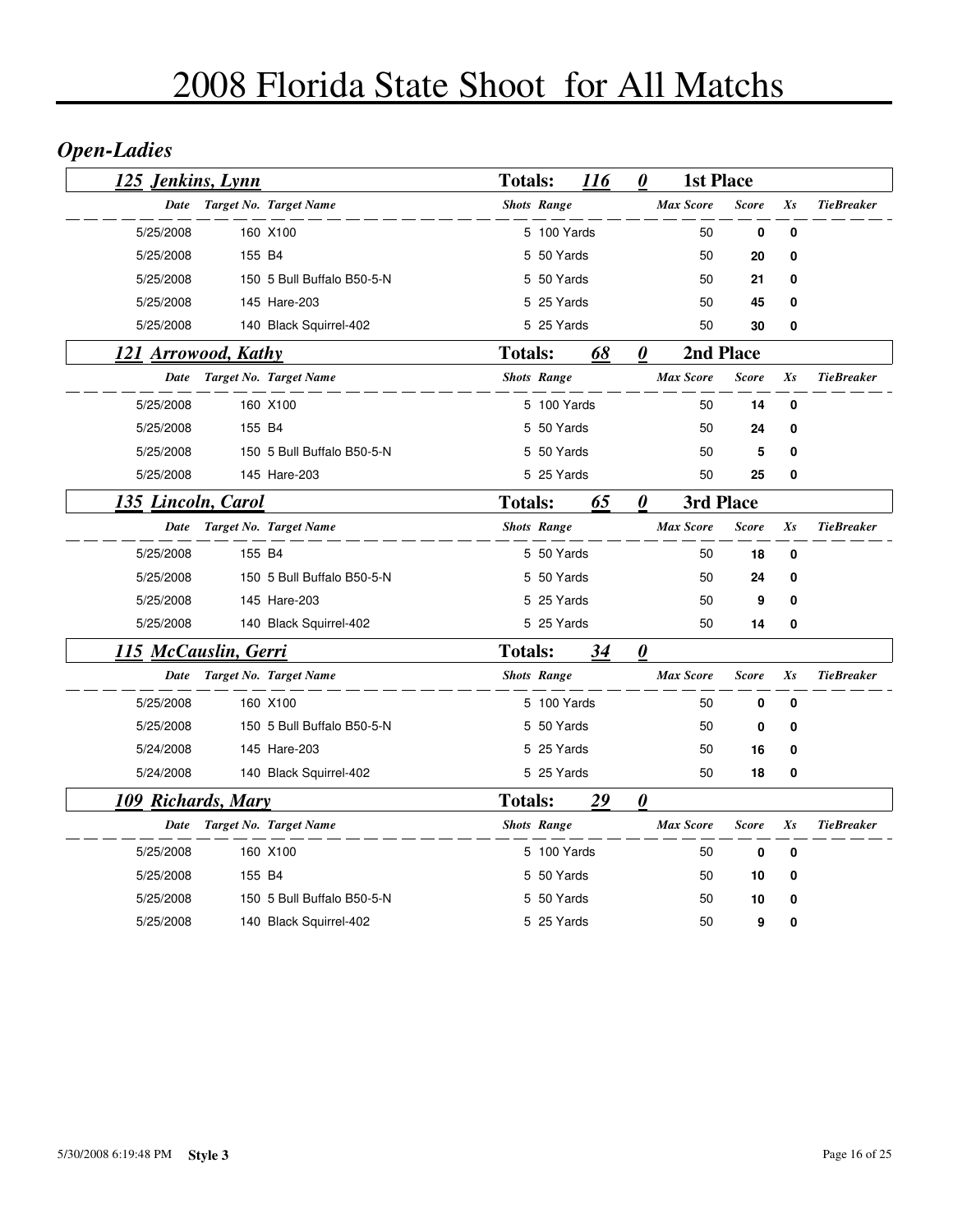## *Open-Mens*

| <b>110 Stone, Don</b>     |        |                             | <b>Totals:</b> |                    | 160 | $\boldsymbol{\theta}$ | <b>1st Place</b> |              |         |                   |  |
|---------------------------|--------|-----------------------------|----------------|--------------------|-----|-----------------------|------------------|--------------|---------|-------------------|--|
| Date                      |        | Target No. Target Name      |                | <b>Shots Range</b> |     |                       | <b>Max Score</b> | <b>Score</b> | Xs      | <b>TieBreaker</b> |  |
| 5/25/2008                 |        | 135 X100                    |                | 5 100 Yards        |     |                       | 50               | 0            | 0       |                   |  |
| 5/25/2008                 | 130 B4 |                             |                | 5 50 Yards         |     |                       | 50               | 28           | 0       |                   |  |
| 5/25/2008                 | 130 B4 |                             |                | 5 50 Yards         |     |                       | 50               | 28           | 0       |                   |  |
| 5/25/2008                 |        | 125 5 Bull Buffalo B50-5-N  |                | 5 50 Yards         |     |                       | 50               | 26           | 0       |                   |  |
| 5/25/2008                 |        | 120 Hare-203                |                | 5 25 Yards         |     |                       | 50               | 33           | 0       |                   |  |
| 5/25/2008                 |        | 115 Black Squirrel-402      |                | 5 25 Yards         |     |                       | 50               | 45           | 0       |                   |  |
| <u>108 Myers, Bill</u>    |        |                             | <b>Totals:</b> |                    | 145 | $\boldsymbol{\theta}$ | 2nd Place        |              |         |                   |  |
| <b>Date</b>               |        | Target No. Target Name      |                | <b>Shots Range</b> |     |                       | <b>Max Score</b> | <b>Score</b> | $X_{S}$ | <b>TieBreaker</b> |  |
| 5/25/2008                 |        | 135 X100                    |                | 5 100 Yards        |     |                       | 50               | 15           | 0       |                   |  |
| 5/25/2008                 | 130 B4 |                             |                | 5 50 Yards         |     |                       | 50               | 33           | 0       |                   |  |
| 5/25/2008                 |        | 125 5 Bull Buffalo B50-5-N  |                | 5 50 Yards         |     |                       | 50               | 17           | 0       |                   |  |
| 5/25/2008                 |        | 120 Hare-203                |                | 5 25 Yards         |     |                       | 50               | 36           | 0       |                   |  |
| 5/25/2008                 |        | 115 Black Squirrel-402      |                | 5 25 Yards         |     |                       | 50               | 44           | 0       |                   |  |
| 117 Sefton, Greg          |        |                             | <b>Totals:</b> |                    | 144 | 1                     | 3rd Place        |              |         |                   |  |
| Date                      |        | Target No. Target Name      |                | <b>Shots Range</b> |     |                       | <b>Max Score</b> | <b>Score</b> | Xs      | <b>TieBreaker</b> |  |
| 5/24/2008                 |        | 135 X100                    |                | 5 100 Yards        |     |                       | 50               | 8            | 0       |                   |  |
| 5/24/2008                 | 130 B4 |                             |                | 5 50 Yards         |     |                       | 50               | 32           | 0       |                   |  |
| 5/24/2008                 |        | 125 5 Bull Buffalo B50-5-N  |                | 5 50 Yards         |     |                       | 50               | 29           | 0       |                   |  |
| 5/24/2008                 |        | 120 Hare-203                |                | 5 25 Yards         |     |                       | 50               | 44           | 0       |                   |  |
| 5/24/2008                 |        | 115 Black Squirrel-402      |                | 5 25 Yards         |     |                       | 50               | 31           | 1       |                   |  |
| <u>132 Fannin, Joe</u>    |        |                             | <b>Totals:</b> |                    | 143 | $\boldsymbol{\theta}$ |                  |              |         |                   |  |
| Date                      |        | Target No. Target Name      |                | <b>Shots Range</b> |     |                       | <b>Max Score</b> | <b>Score</b> | Xs      | <b>TieBreaker</b> |  |
| 5/25/2008                 |        | 135 X100                    |                | 5 100 Yards        |     |                       | 50               | 23           | 0       |                   |  |
| 5/25/2008                 | 130 B4 |                             |                | 5 50 Yards         |     |                       | 50               | 22           | 0       |                   |  |
| 5/25/2008                 |        | 125 5 Bull Buffalo B50-5-N  |                | 5 50 Yards         |     |                       | 50               | 22           | 0       |                   |  |
| 5/25/2008                 |        | 120 Hare-203                |                | 5 25 Yards         |     |                       | 50               | 41           | 0       |                   |  |
| 5/25/2008                 |        | 115 Black Squirrel-402      |                | 5 25 Yards         |     |                       | 50               | 35           | 0       |                   |  |
| 116 Derrenbacker, Jim     |        |                             | <b>Totals:</b> |                    | 117 | 1                     |                  |              |         |                   |  |
| Date                      |        | Target No. Target Name      |                | <b>Shots Range</b> |     |                       | <b>Max Score</b> | <b>Score</b> | Xs      | <b>TieBreaker</b> |  |
| 5/25/2008                 |        | 135 X100                    |                | 5 100 Yards        |     |                       | 50               | 10           | 1       |                   |  |
| 5/25/2008                 |        | 125 5 Bull Buffalo B50-5-N  |                | 5 50 Yards         |     |                       | 50               | 27           | 0       |                   |  |
| 5/25/2008                 |        | 120 Hare-203                |                | 5 25 Yards         |     |                       | 50               | 35           | 0       |                   |  |
| 5/25/2008                 |        | 115 Black Squirrel-402      |                | 5 25 Yards         |     |                       | 50               | 45           | 0       |                   |  |
| <u>134 Lincoln, Grant</u> |        |                             | <b>Totals:</b> |                    | 115 | $\boldsymbol{\theta}$ |                  |              |         |                   |  |
|                           |        | Date Target No. Target Name |                | <b>Shots Range</b> |     |                       | <b>Max Score</b> | <b>Score</b> | Xs      | <b>TieBreaker</b> |  |
| 5/25/2008                 |        | 135 X100                    |                | 5 100 Yards        |     |                       | 50               | 22           | 0       |                   |  |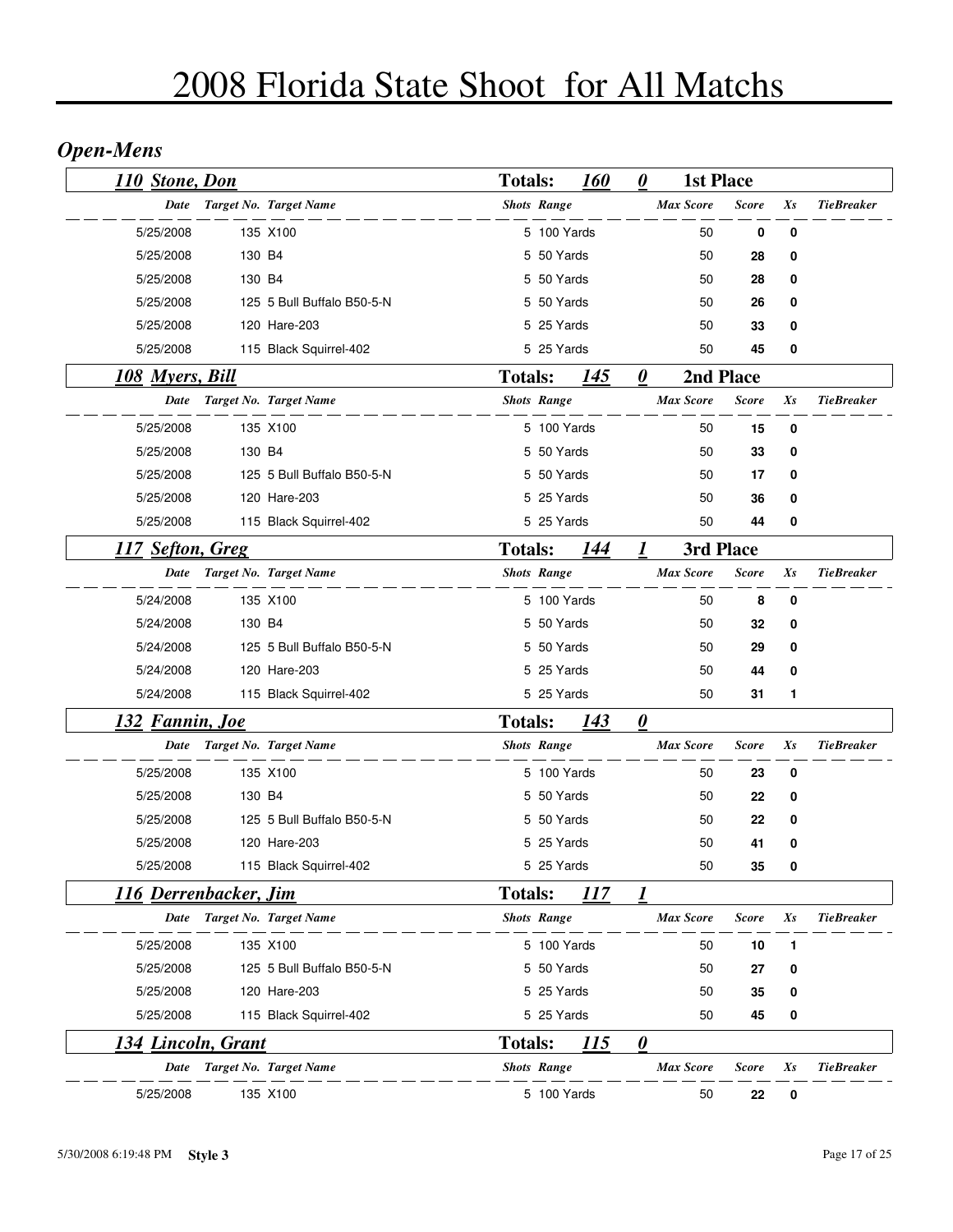| 5/25/2008         | 130 B4 |                            |                | 5 50 Yards         |    | 50                    | 21           | 0       |                   |
|-------------------|--------|----------------------------|----------------|--------------------|----|-----------------------|--------------|---------|-------------------|
| 5/25/2008         |        | 125 5 Bull Buffalo B50-5-N |                | 5 50 Yards         |    | 50                    | 13           | 0       |                   |
| 5/25/2008         |        | 120 Hare-203               |                | 5 25 Yards         |    | 50                    | 32           | 0       |                   |
| 5/25/2008         |        | 115 Black Squirrel-402     |                | 5 25 Yards         |    | 50                    | 27           | 0       |                   |
| 105 Richard, Nate |        |                            | <b>Totals:</b> |                    | 82 | $\boldsymbol{\theta}$ |              |         |                   |
| <b>Date</b>       |        | Target No. Target Name     |                | <b>Shots Range</b> |    | <b>Max Score</b>      | <b>Score</b> | $X_{S}$ | <b>TieBreaker</b> |
| 5/25/2008         |        | 135 X100                   |                | 5 100 Yards        |    | 50                    | 0            | 0       |                   |
| 5/25/2008         | 130 B4 |                            |                | 5 50 Yards         |    | 50                    | 5            | 0       |                   |
| 5/25/2008         |        | 125 5 Bull Buffalo B50-5-N |                | 5 50 Yards         |    | 50                    | 19           | 0       |                   |
| 5/25/2008         |        | 120 Hare-203               |                | 5 25 Yards         |    | 50                    | 41           | 0       |                   |
| 5/25/2008         |        | 115 Black Squirrel-402     |                | 5 25 Yards         |    | 50                    | 17           | 0       |                   |
| 101 Swartz, Ken   |        |                            | <b>Totals:</b> |                    | 71 | $\boldsymbol{\theta}$ |              |         |                   |
| Date              |        | Target No. Target Name     |                | <b>Shots Range</b> |    | <b>Max Score</b>      | <b>Score</b> | $X_{S}$ | <b>TieBreaker</b> |
| 5/24/2008         |        | 135 X100                   |                | 5 100 Yards        |    | 50                    | 15           | 0       |                   |
| 5/24/2008         | 130 B4 |                            |                | 5 50 Yards         |    | 50                    | 18           | 0       |                   |
| 5/24/2008         |        | 125 5 Bull Buffalo B50-5-N |                | 5 50 Yards         |    | 50                    | 13           | 0       |                   |
| 5/24/2008         |        | 120 Hare-203               |                | 5 25 Yards         |    | 50                    | 17           | 0       |                   |
| 5/24/2008         |        | 115 Black Squirrel-402     |                | 5 25 Yards         |    | 50                    | 8            | 0       |                   |
| 140 Taylor, Ed    |        |                            | <b>Totals:</b> |                    | 13 | $\boldsymbol{\theta}$ |              |         |                   |
| Date              |        | Target No. Target Name     |                | <b>Shots Range</b> |    | <b>Max Score</b>      | <b>Score</b> | Xs      | <b>TieBreaker</b> |
| 5/24/2008         |        | 120 Hare-203               |                | 5 25 Yards         |    | 50                    | 13           | 0       |                   |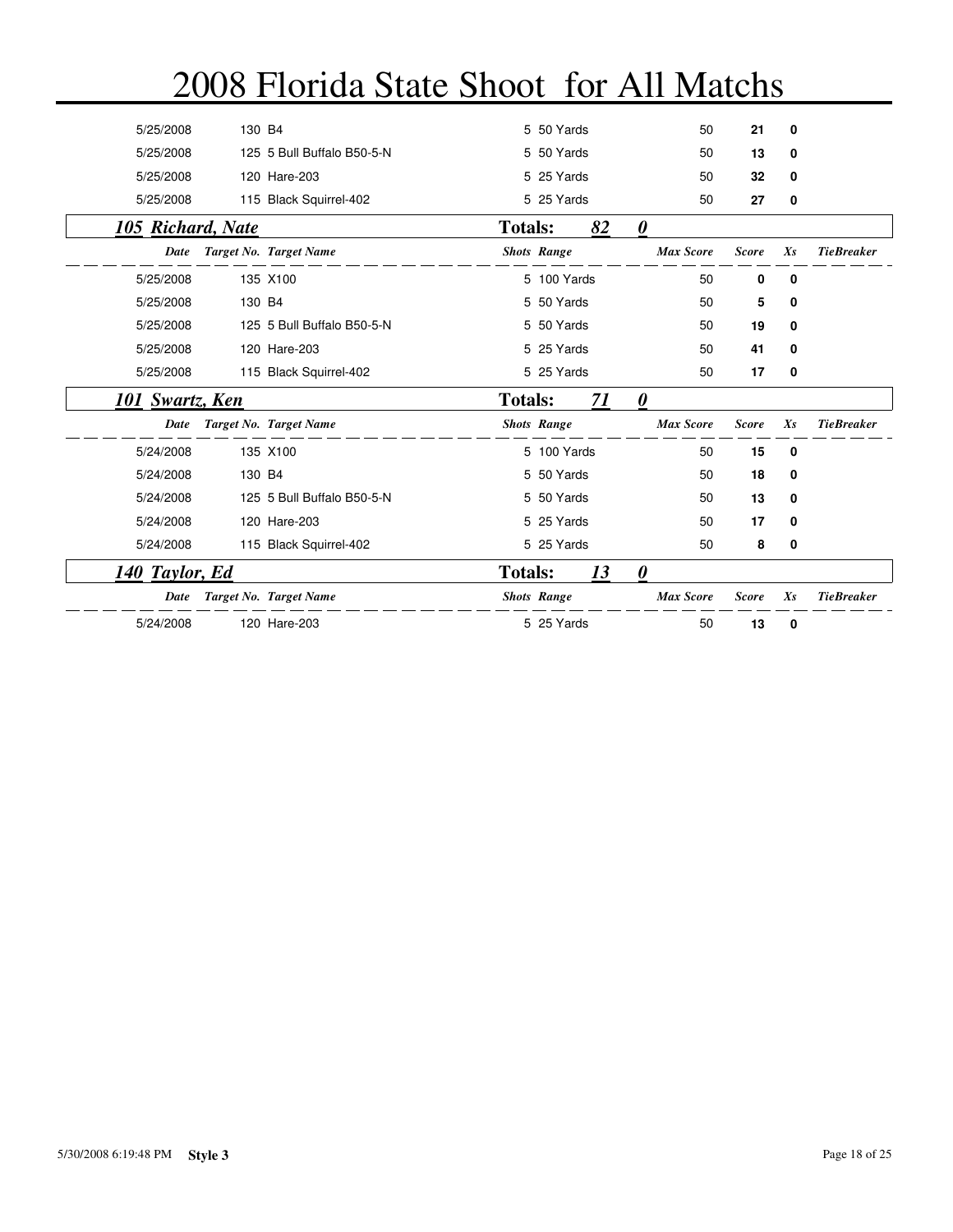#### *Pistol*

| 117 Sefton, Greg            |                               | <b>Totals:</b> |                    | 163 | 1                     | <b>1st Place</b> |              |         |                   |
|-----------------------------|-------------------------------|----------------|--------------------|-----|-----------------------|------------------|--------------|---------|-------------------|
| Date                        | Target No. Target Name        |                | <b>Shots Range</b> |     |                       | Max Score        | <b>Score</b> | Xs      | <b>TieBreaker</b> |
| 5/25/2008                   | 230 50 YD Pistol              |                | 10 50 Yards        |     |                       | 100              | 76           | 0       |                   |
| 5/25/2008                   | 225 25 YD Pistol              |                | 10 25 Yards        |     |                       | 100              | 87           | 1       |                   |
| 107 Brown, Bill             |                               | <b>Totals:</b> |                    | 154 | 0                     | 2nd Place        |              |         |                   |
| <b>Date</b>                 | Target No. Target Name        |                | <b>Shots Range</b> |     |                       | <b>Max Score</b> | <b>Score</b> | $X_{S}$ | <b>TieBreaker</b> |
| 5/25/2008                   | 230 50 YD Pistol              |                | 10 50 Yards        |     |                       | 100              | 67           | 0       |                   |
| 5/25/2008                   | 225 25 YD Pistol              |                | 10 25 Yards        |     |                       | 100              | 87           | 0       |                   |
| 110 Stone, Don              |                               | <b>Totals:</b> |                    | 148 | $\overline{2}$        | 3rd Place        |              |         |                   |
| Date                        | Target No. Target Name        |                | <b>Shots Range</b> |     |                       | <b>Max Score</b> | <b>Score</b> | Xs      | <b>TieBreaker</b> |
| 5/24/2008                   | 230 50 YD Pistol              |                | 10 50 Yards        |     |                       | 100              | 62           | 1       |                   |
| 5/24/2008                   | 225 25 YD Pistol              |                | 10 25 Yards        |     |                       | 100              | 86           | 1       |                   |
| 116 Derrenbacker, Jim       |                               | <b>Totals:</b> |                    | 148 | 1                     |                  |              |         |                   |
| <b>Date</b>                 | <b>Target No. Target Name</b> |                | <b>Shots Range</b> |     |                       | <b>Max Score</b> | <b>Score</b> | Xs      | <b>TieBreaker</b> |
| 5/24/2008                   | 230 50 YD Pistol              |                | 10 50 Yards        |     |                       | 100              | 63           | 0       |                   |
| 5/24/2008                   | 225 25 YD Pistol              |                | 10 25 Yards        |     |                       | 100              | 85           | 1       |                   |
| <b>108 Myers, Bill</b>      |                               | <b>Totals:</b> |                    | 127 |                       |                  |              |         |                   |
|                             | Date Target No. Target Name   |                | <b>Shots Range</b> |     |                       | <b>Max Score</b> | <b>Score</b> | Xs      | <b>TieBreaker</b> |
| 5/25/2008                   | 230 50 YD Pistol              |                | 10 50 Yards        |     |                       | 100              | 46           | 0       |                   |
| 5/25/2008                   | 225 25 YD Pistol              |                | 10 25 Yards        |     |                       | 100              | 81           | 1       |                   |
| <u>125 Jenkins, Lynn</u>    |                               | <b>Totals:</b> |                    | 117 | $\boldsymbol{\theta}$ |                  |              |         |                   |
| Date                        | Target No. Target Name        |                | <b>Shots Range</b> |     |                       | <b>Max Score</b> | <b>Score</b> | Xs      | <b>TieBreaker</b> |
| 5/24/2008                   | 230 50 YD Pistol              |                | 10 50 Yards        |     |                       | 100              | 47           | 0       |                   |
| 5/24/2008                   | 225 25 YD Pistol              |                | 10 25 Yards        |     |                       | 100              | 70           | 0       |                   |
| <u>101 Swartz, Ken</u>      |                               | <b>Totals:</b> |                    | 114 | $\boldsymbol{\theta}$ |                  |              |         |                   |
|                             | Date Target No. Target Name   |                | <b>Shots Range</b> |     |                       | <b>Max Score</b> | <b>Score</b> | Xs      | <b>TieBreaker</b> |
| 5/25/2008                   | 230 50 YD Pistol              |                | 10 50 Yards        |     |                       | 100              | 38           | 0       |                   |
| 5/25/2008                   | 225 25 YD Pistol              |                | 10 25 Yards        |     |                       | 100              | 76           | 0       |                   |
| 134 Lincoln, Grant          |                               | <b>Totals:</b> |                    | 111 | $\boldsymbol{\theta}$ |                  |              |         |                   |
| Date                        | Target No. Target Name        |                | <b>Shots Range</b> |     |                       | <b>Max Score</b> | Score        | Xs      | <b>TieBreaker</b> |
| 5/25/2008                   | 230 50 YD Pistol              |                | 10 50 Yards        |     |                       | 100              | 54           | 0       |                   |
| 5/25/2008                   | 225 25 YD Pistol              |                | 10 25 Yards        |     |                       | 100              | 57           | 0       |                   |
| 112 Miller, James           |                               | <b>Totals:</b> |                    | 97  | $\boldsymbol{\theta}$ |                  |              |         |                   |
| Date                        | Target No. Target Name        |                | <b>Shots Range</b> |     |                       | <b>Max Score</b> | <b>Score</b> | Xs      | <b>TieBreaker</b> |
| 5/24/2008                   | 230 50 YD Pistol              |                | 10 50 Yards        |     |                       | 100              | 30           | 0       |                   |
| 5/24/2008                   | 225 25 YD Pistol              |                | 10 25 Yards        |     |                       | 100              | 67           | 0       |                   |
| <b>114 McCauslin, Terry</b> |                               | <b>Totals:</b> |                    | 86  | $\boldsymbol{\theta}$ |                  |              |         |                   |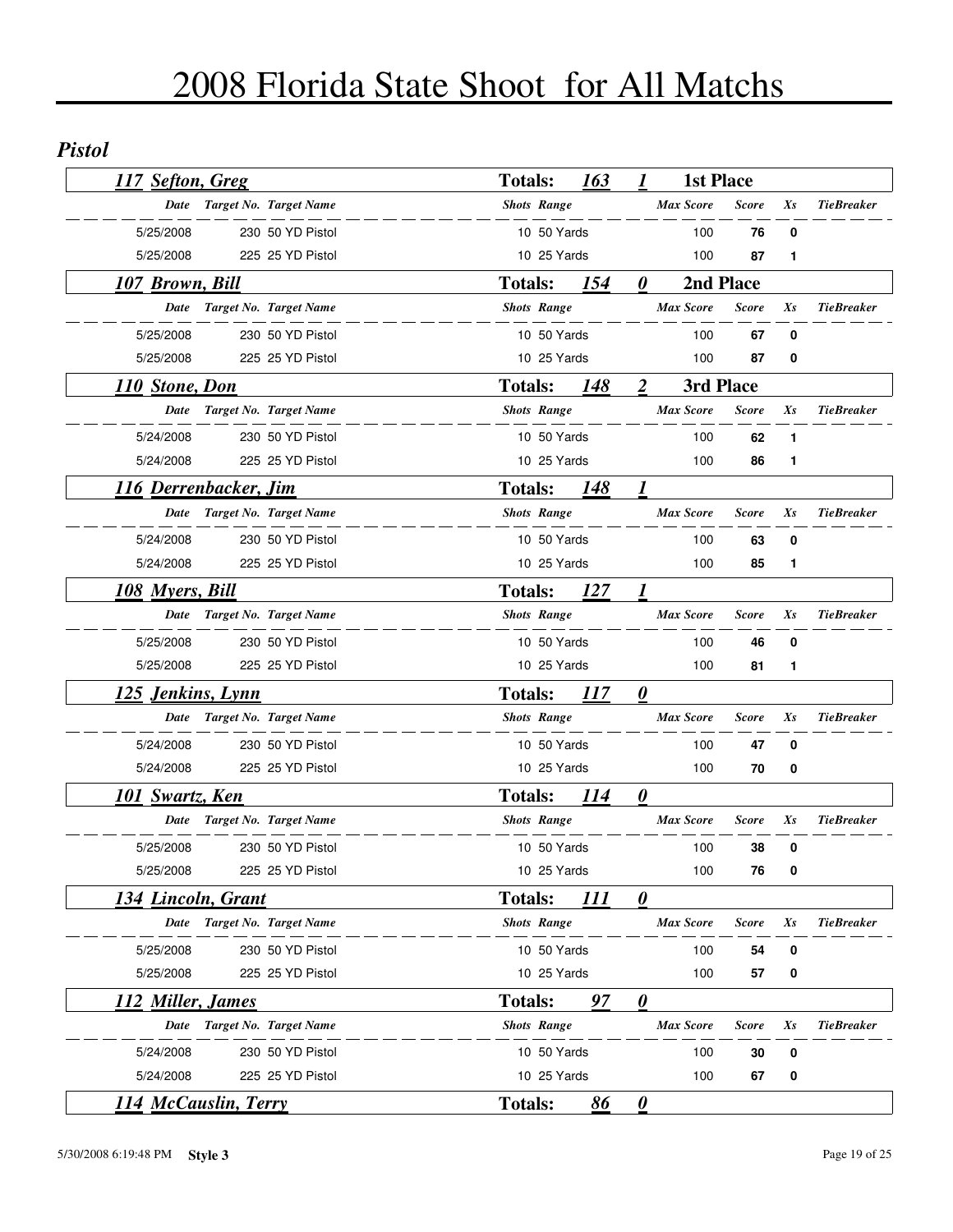| Date                | Target No. Target Name        |                | <b>Shots Range</b> |    | <b>Max Score</b>      | <b>Score</b> | Xs | <b>TieBreaker</b> |
|---------------------|-------------------------------|----------------|--------------------|----|-----------------------|--------------|----|-------------------|
| 5/24/2008           | 230 50 YD Pistol              |                | 10 50 Yards        |    | 100                   | 25           | 0  |                   |
| 5/24/2008           | 225 25 YD Pistol              |                | 10 25 Yards        |    | 100                   | 61           | 0  |                   |
| 129 Henderson, John |                               | <b>Totals:</b> |                    | 53 | $\boldsymbol{\theta}$ |              |    |                   |
| Date                | Target No. Target Name        |                | <b>Shots Range</b> |    | <b>Max Score</b>      | <b>Score</b> | Xs | <b>TieBreaker</b> |
| 5/24/2008           | 230 50 YD Pistol              |                | 10 50 Yards        |    | 100                   | 35           | 0  |                   |
| 5/24/2008           | 225 25 YD Pistol              |                | 10 25 Yards        |    | 100                   | 18           | 0  |                   |
| 122 Preston, Alice  |                               | <b>Totals:</b> |                    | 50 | $\boldsymbol{\theta}$ |              |    |                   |
| Date                | <b>Target No. Target Name</b> |                | <b>Shots Range</b> |    | <b>Max Score</b>      | <b>Score</b> | Xs | <b>TieBreaker</b> |
| 5/25/2008           | 230 50 YD Pistol              |                | 10 50 Yards        |    | 100                   | 10           | 0  |                   |
| 5/24/2008           | 225 25 YD Pistol              |                | 10 25 Yards        |    | 100                   | 40           | 0  |                   |
| 135 Lincoln, Carol  |                               | <b>Totals:</b> |                    | 42 | $\boldsymbol{\theta}$ |              |    |                   |
| Date                | Target No. Target Name        |                | <b>Shots Range</b> |    | <b>Max Score</b>      | <b>Score</b> | Xs | <b>TieBreaker</b> |
| 5/25/2008           | 230 50 YD Pistol              |                | 10 50 Yards        |    | 100                   | 5            | 0  |                   |
| 5/25/2008           | 225 25 YD Pistol              |                | 10 25 Yards        |    | 100                   | 37           | 0  |                   |
| 104 Richard, Gabe   |                               | <b>Totals:</b> |                    | 41 | $\boldsymbol{\theta}$ |              |    |                   |
| Date                | Target No. Target Name        |                | <b>Shots Range</b> |    | <b>Max Score</b>      | <b>Score</b> | Xs | <b>TieBreaker</b> |
| 5/25/2008           | 230 50 YD Pistol              |                | 10 50 Yards        |    | 100                   | $\bf{0}$     | 0  |                   |
| 5/25/2008           | 225 25 YD Pistol              |                | 10 25 Yards        |    | 100                   | 41           | 0  |                   |
| 109 Richards, Mary  |                               | <b>Totals:</b> |                    | 32 | $\boldsymbol{\theta}$ |              |    |                   |
| Date                | Target No. Target Name        |                | <b>Shots Range</b> |    | <b>Max Score</b>      | <b>Score</b> | Xs | <b>TieBreaker</b> |
| 5/25/2008           | 230 50 YD Pistol              |                | 10 50 Yards        |    | 100                   | $\bf{0}$     | 0  |                   |
| 5/25/2008           | 225 25 YD Pistol              |                | 10 25 Yards        |    | 100                   | 32           | 0  |                   |
| 105 Richard, Nate   |                               | <b>Totals:</b> |                    | 6  | $\boldsymbol{\theta}$ |              |    |                   |
| Date                | Target No. Target Name        |                | <b>Shots Range</b> |    | <b>Max Score</b>      | <b>Score</b> | Xs | <b>TieBreaker</b> |
| 5/25/2008           | 230 50 YD Pistol              |                | 10 50 Yards        |    | 100                   | 6            | 0  |                   |
| 5/25/2008           | 225 25 YD Pistol              |                | 10 25 Yards        |    | 100                   | 0            | 0  |                   |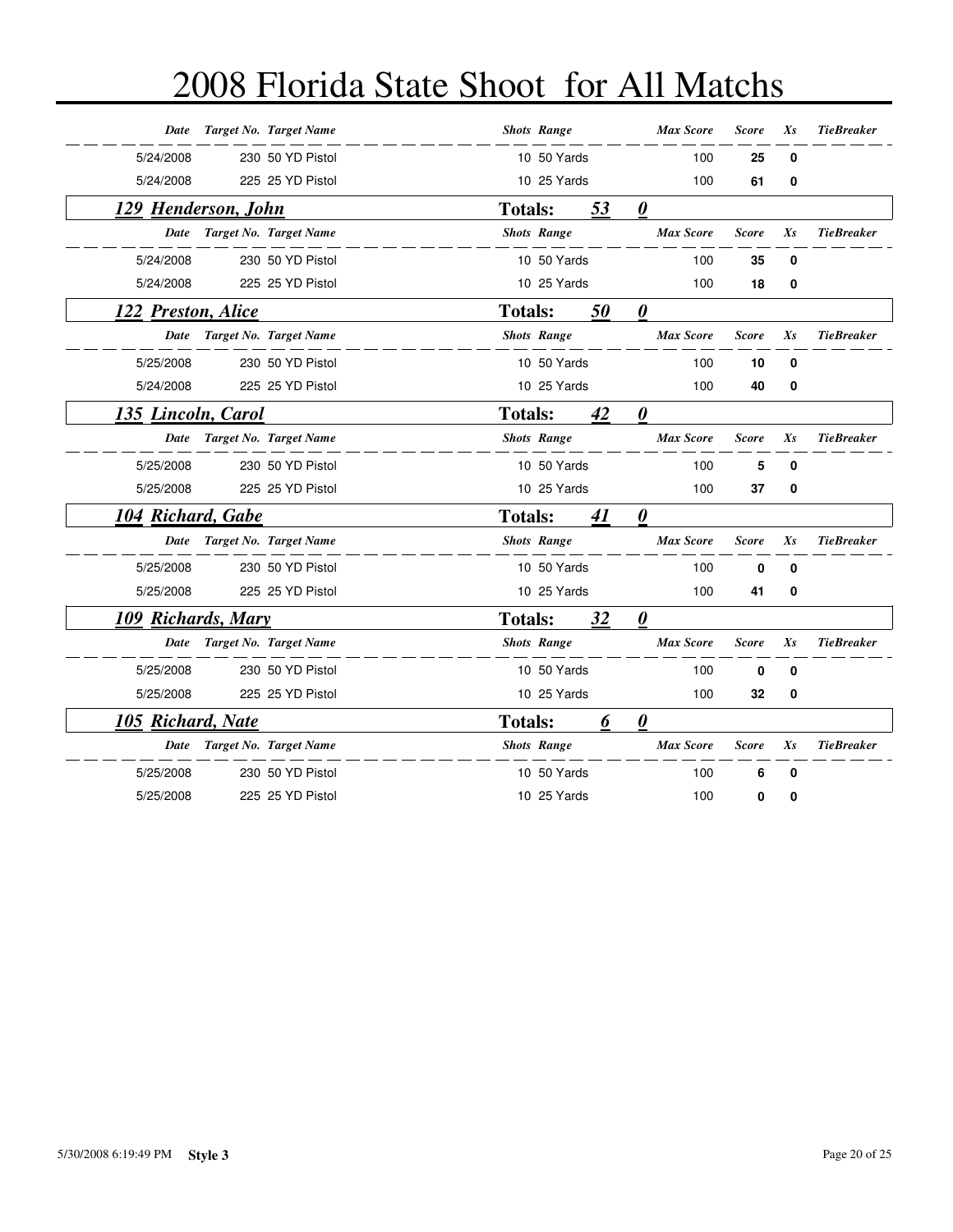## *Primative-Ladys*

| 109 Richards, Mary    |                        | <b>Totals:</b>     |             | <i><b>100</b></i> | $\boldsymbol{\theta}$ | <b>1st Place</b> |              |              |                   |
|-----------------------|------------------------|--------------------|-------------|-------------------|-----------------------|------------------|--------------|--------------|-------------------|
| Date                  | Target No. Target Name | <b>Shots Range</b> |             |                   |                       | <b>Max Score</b> | <b>Score</b> | $X_{S}$      | <b>TieBreaker</b> |
| 5/25/2008             | 270 Primative          |                    | 10 25 Yards |                   |                       | 210              | 100          | $\mathbf{0}$ | 7                 |
| 125 Jenkins, Lynn     |                        | <b>Totals:</b>     |             | <i><b>100</b></i> | 0                     | 2nd Place        |              |              |                   |
| Date                  | Target No. Target Name | <b>Shots Range</b> |             |                   |                       | <b>Max Score</b> | <b>Score</b> | $X_{S}$      | <b>TieBreaker</b> |
| 5/25/2008             | 270 Primative          |                    | 10 25 Yards |                   |                       | 210              | 100          | 0            | 13                |
| 124 Fulbright, Glynda |                        | <b>Totals:</b>     |             | <b>100</b>        | 0                     | 3rd Place        |              |              |                   |
| Date                  | Target No. Target Name | <b>Shots Range</b> |             |                   |                       | <b>Max Score</b> | <b>Score</b> | $X_{S}$      | <b>TieBreaker</b> |
| 5/24/2008             | 270 Primative          |                    | 10 25 Yards |                   |                       | 210              | 100          | 0            | 18                |
| 115 McCauslin, Gerri  |                        | <b>Totals:</b>     |             | 80                | 0                     |                  |              |              |                   |
| Date                  | Target No. Target Name | <b>Shots Range</b> |             |                   |                       | <b>Max Score</b> | <b>Score</b> | $X_{S}$      | <b>TieBreaker</b> |
| 5/25/2008             | 270 Primative          |                    | 10 25 Yards |                   |                       | 210              | 80           | $\mathbf 0$  |                   |
| 135 Lincoln, Carol    |                        | <b>Totals:</b>     |             | 50                | 0                     |                  |              |              |                   |
| Date                  | Target No. Target Name | <b>Shots Range</b> |             |                   |                       | <b>Max Score</b> | <b>Score</b> | $X_{S}$      | <b>TieBreaker</b> |
| 5/25/2008             | 270 Primative          |                    | 10 25 Yards |                   |                       | 210              | 50           | 0            |                   |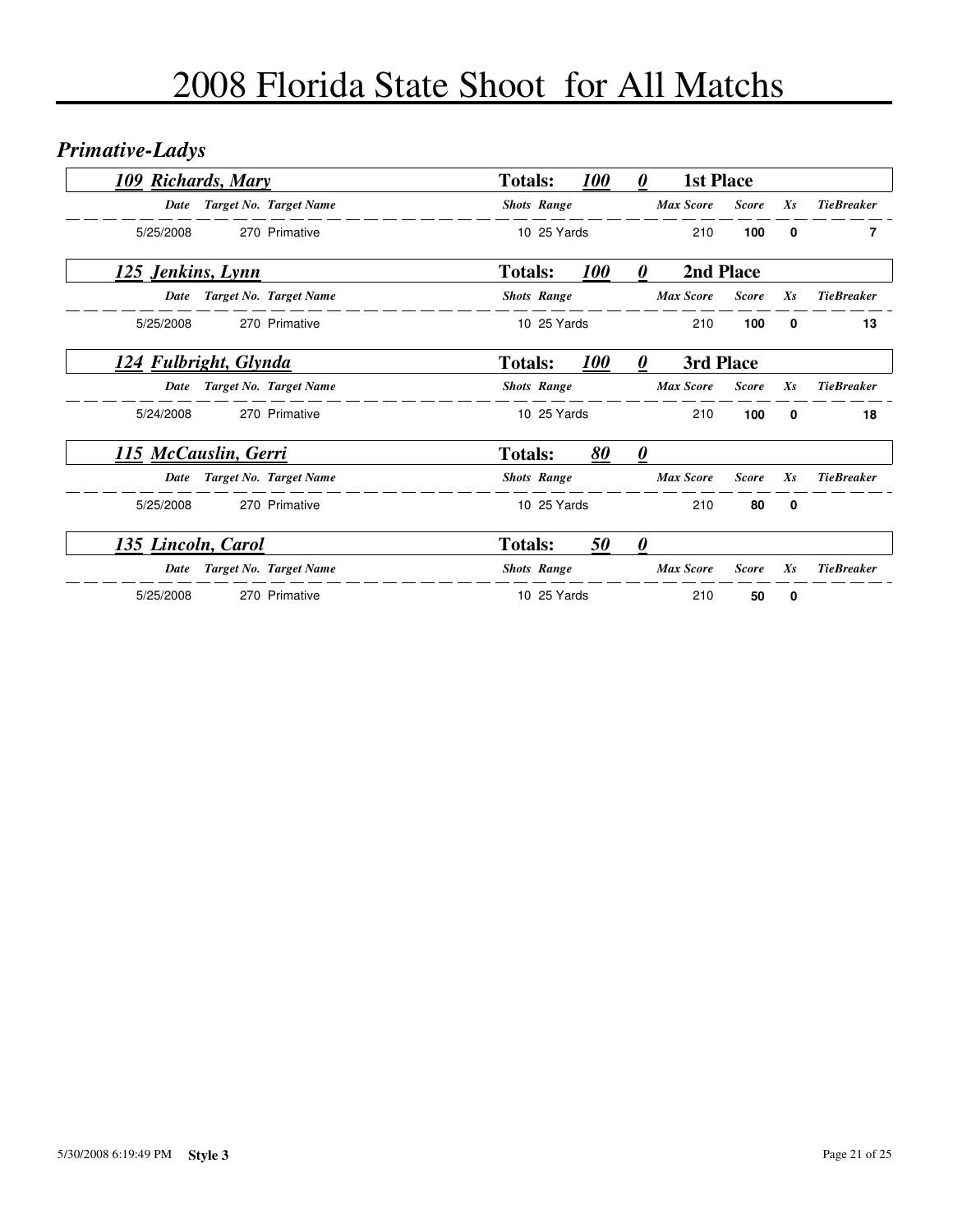#### *Primitive-Mens*

| 101 Swartz, Ken            |  |                             | <b>Totals:</b>     |             | <b>130</b>        | 0                     | <b>1st Place</b> |              |             |                   |  |
|----------------------------|--|-----------------------------|--------------------|-------------|-------------------|-----------------------|------------------|--------------|-------------|-------------------|--|
|                            |  | Date Target No. Target Name | <b>Shots Range</b> |             |                   |                       | <b>Max Score</b> | <b>Score</b> | Xs          | <b>TieBreaker</b> |  |
| 5/24/2008                  |  | 10 Primitive                |                    | 10 25 Yards |                   |                       | 210              | 130          | 0           | 12                |  |
| 140 Taylor, Ed             |  |                             | <b>Totals:</b>     |             | <b>130</b>        | 0                     |                  | 2nd Place    |             |                   |  |
|                            |  | Date Target No. Target Name | <b>Shots Range</b> |             |                   |                       | <b>Max Score</b> | <b>Score</b> | Xs          | <b>TieBreaker</b> |  |
| 5/25/2008                  |  | 10 Primitive                |                    | 10 25 Yards |                   |                       | 210              | 130          | 0           | 23                |  |
| 134 Lincoln, Grant         |  |                             | <b>Totals:</b>     |             | <u>120</u>        | 0                     | 3rd Place        |              |             |                   |  |
|                            |  | Date Target No. Target Name | <b>Shots Range</b> |             |                   |                       | <b>Max Score</b> | <b>Score</b> | Xs          | <b>TieBreaker</b> |  |
| 5/25/2008                  |  | 10 Primitive                |                    | 10 25 Yards |                   |                       | 210              | 120          | $\mathbf 0$ |                   |  |
| <u>108 Myers, Bill</u>     |  |                             | <b>Totals:</b>     |             | <b>120</b>        | $\boldsymbol{\theta}$ |                  |              |             |                   |  |
| Date                       |  | Target No. Target Name      | <b>Shots Range</b> |             |                   |                       | <b>Max Score</b> | <b>Score</b> | Xs          | <b>TieBreaker</b> |  |
| 5/25/2008                  |  | 10 Primitive                |                    | 10 25 Yards |                   |                       | 210              | 120          | $\bf{0}$    |                   |  |
| 127 Davide, Thomas         |  |                             | <b>Totals:</b>     |             | <b>120</b>        | $\boldsymbol{\theta}$ |                  |              |             |                   |  |
|                            |  | Date Target No. Target Name | <b>Shots Range</b> |             |                   |                       | <b>Max Score</b> | <b>Score</b> | Xs          | <b>TieBreaker</b> |  |
| 5/24/2008                  |  | 10 Primitive                |                    | 10 25 Yards |                   |                       | 210              | 120          | 0           |                   |  |
| <u>126 Jenkins, Gordon</u> |  |                             | <b>Totals:</b>     |             | 120               | $\boldsymbol{\theta}$ |                  |              |             |                   |  |
| Date                       |  | Target No. Target Name      | <b>Shots Range</b> |             |                   |                       | <b>Max Score</b> | <b>Score</b> | Xs          | <b>TieBreaker</b> |  |
| 5/25/2008                  |  | 10 Primitive                |                    | 10 25 Yards |                   |                       | 210              | 60           | 0           |                   |  |
| 5/25/2008                  |  | 10 Primitive                |                    | 10 25 Yards |                   |                       | 210              | 60           | 0           |                   |  |
| <u>132 Fannin, Joe</u>     |  |                             | <b>Totals:</b>     |             | <i>110</i>        | $\boldsymbol{\theta}$ |                  |              |             |                   |  |
|                            |  | Date Target No. Target Name | <b>Shots Range</b> |             |                   |                       | <b>Max Score</b> | <b>Score</b> | Xs          | <b>TieBreaker</b> |  |
| 5/25/2008                  |  | 10 Primitive                |                    | 10 25 Yards |                   |                       | 210              | 110          | 0           |                   |  |
| 116 Derrenbacker, Jim      |  |                             | <b>Totals:</b>     |             | <b>100</b>        | 0                     |                  |              |             |                   |  |
|                            |  | Date Target No. Target Name | <b>Shots Range</b> |             |                   |                       | <b>Max Score</b> | <b>Score</b> | Xs          | <b>TieBreaker</b> |  |
| 5/25/2008                  |  | 10 Primitive                |                    | 10 25 Yards |                   |                       | 210              | 100          | 0           |                   |  |
| <b>105 Richard, Nate</b>   |  |                             | <b>Totals:</b>     |             | <i><b>100</b></i> | $\boldsymbol{\theta}$ |                  |              |             |                   |  |
| Date                       |  | Target No. Target Name      | <b>Shots Range</b> |             |                   |                       | <b>Max Score</b> | <b>Score</b> | Xs          | <b>TieBreaker</b> |  |
| 5/25/2008                  |  | 10 Primitive                |                    | 10 25 Yards |                   |                       | 210              | 100          | 0           |                   |  |
| 123 Fulbright, Greg        |  |                             | <b>Totals:</b>     |             | 90                | $\boldsymbol{\theta}$ |                  |              |             |                   |  |
|                            |  | Date Target No. Target Name | <b>Shots Range</b> |             |                   |                       | <b>Max Score</b> | <b>Score</b> | Xs          | <b>TieBreaker</b> |  |
| 5/24/2008                  |  | 10 Primitive                |                    | 10 25 Yards |                   |                       | 210              | 90           | 0           |                   |  |
| <b>110 Stone, Don</b>      |  |                             | <b>Totals:</b>     |             | 90                | $\boldsymbol{\theta}$ |                  |              |             |                   |  |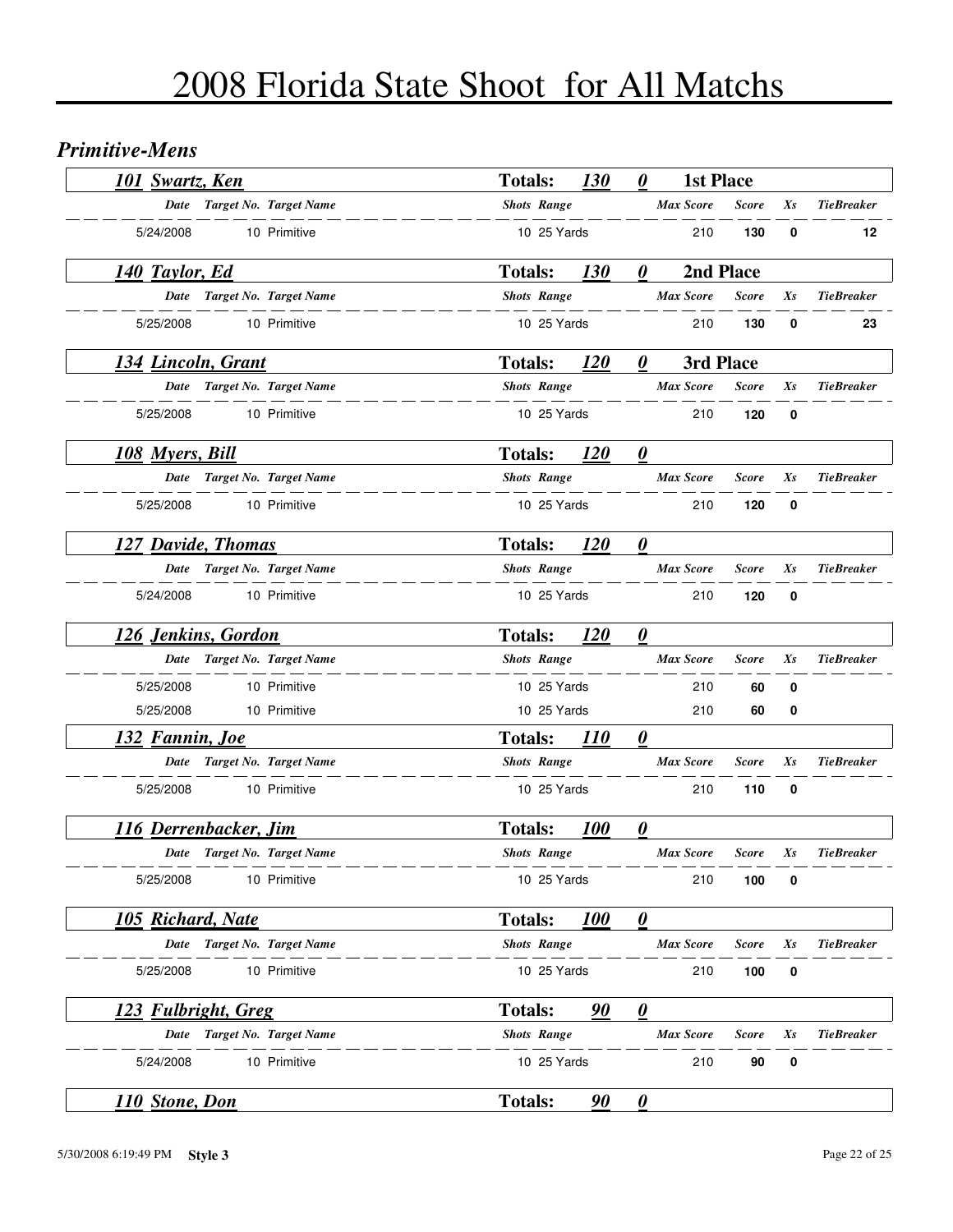| Date                | Target No. Target Name      |                | <b>Shots Range</b> |    | Max Score        | <b>Score</b> | $X_{S}$      | <b>TieBreaker</b> |
|---------------------|-----------------------------|----------------|--------------------|----|------------------|--------------|--------------|-------------------|
| 5/25/2008           | 10 Primitive                |                | 10 25 Yards        |    | 210              | 90           | 0            |                   |
| 117 Sefton, Greg    |                             | <b>Totals:</b> |                    | 80 | 0                |              |              |                   |
| Date                | Target No. Target Name      |                | <b>Shots Range</b> |    | <b>Max Score</b> | <b>Score</b> | $X_{S}$      | <b>TieBreaker</b> |
| 5/25/2008           | 10 Primitive                |                | 10 25 Yards        |    | 210              | 80           | 0            |                   |
| 102 MacDonald, Dave |                             | <b>Totals:</b> |                    | 60 | 0                |              |              |                   |
|                     | Date Target No. Target Name |                | <b>Shots Range</b> |    | <b>Max Score</b> | <b>Score</b> | $X_{S}$      | <b>TieBreaker</b> |
| 5/24/2008           | 10 Primitive                |                | 10 25 Yards        |    | 210              | 60           | 0            |                   |
| 111 Potts, David    |                             | <b>Totals:</b> |                    | 40 | 0                |              |              |                   |
| <b>Date</b>         | Target No. Target Name      |                | <b>Shots Range</b> |    | <b>Max Score</b> | <b>Score</b> | $X_{S}$      | <b>TieBreaker</b> |
| 5/25/2008           | 10 Primitive                |                | 10 25 Yards        |    | 210              | 40           | $\mathbf{0}$ |                   |

### *Rifled Musket*

| 114 McCauslin, Terry   |                        | 80<br><b>Totals:</b>        | <b>1st Place</b><br>0 |              |             |                   |
|------------------------|------------------------|-----------------------------|-----------------------|--------------|-------------|-------------------|
| <b>Date</b>            | Target No. Target Name | <b>Shots Range</b>          | <b>Max Score</b>      | <b>Score</b> | $X_{S}$     | <b>TieBreaker</b> |
| 5/24/2008              | 175 3 Bull             | 5 100 Yards                 | 50                    | 25           | 0           |                   |
| 5/24/2008              | 170 SG50               | 5 50 Yards                  | 50                    | 25           | 0           |                   |
| 5/24/2008              | 165 Woodchuck-202      | 5 50 Yards                  | 50                    | 30           | 0           |                   |
| <u>108 Myers, Bill</u> |                        | <b>Totals:</b><br><u>71</u> | 0                     | 2nd Place    |             |                   |
| <b>Date</b>            | Target No. Target Name | <b>Shots Range</b>          | <b>Max Score</b>      | <b>Score</b> | $X_{S}$     | <b>TieBreaker</b> |
| 5/25/2008              | 175 3 Bull             | 5 100 Yards                 | 50                    | 10           | 0           |                   |
| 5/25/2008              | 170 SG50               | 5 50 Yards                  | 50                    | 22           | 0           |                   |
| 5/25/2008              | 165 Woodchuck-202      | 5 50 Yards                  | 50                    | 39           | 0           |                   |
| <b>101 Swartz, Ken</b> |                        | <b>Totals:</b><br>58        | 3rd Place<br>0        |              |             |                   |
| <b>Date</b>            | Target No. Target Name | <b>Shots Range</b>          | <b>Max Score</b>      | <b>Score</b> | $X_{S}$     | <b>TieBreaker</b> |
| 5/25/2008              | 175 3 Bull             | 5 100 Yards                 | 50                    | 23           | $\mathbf 0$ |                   |
| 5/25/2008              | 170 SG50               | 5 50 Yards                  | 50                    | 16           | 0           |                   |
| 5/25/2008              | 165 Woodchuck-202      | 5 50 Yards                  | 50                    | 19           | 0           |                   |
| 126 Jenkins, Gordon    |                        | 48<br><b>Totals:</b>        | 0                     |              |             |                   |
| Date                   | Target No. Target Name | <b>Shots Range</b>          | <b>Max Score</b>      | <b>Score</b> | $X_{S}$     | <b>TieBreaker</b> |
| 5/24/2008              | 175 3 Bull             | 5 100 Yards                 | 50                    | 15           | 0           |                   |
| 5/24/2008              | 170 SG50               | 5 50 Yards                  | 50                    | 24           | 0           |                   |
| 5/24/2008              | 165 Woodchuck-202      | 5 50 Yards                  | 50                    | 9            | 0           |                   |
| 135 Lincoln, Carol     |                        | 0<br><b>Totals:</b>         | 0                     |              |             |                   |
| Date                   | Target No. Target Name | <b>Shots Range</b>          | <b>Max Score</b>      | <b>Score</b> | $X_{S}$     | <b>TieBreaker</b> |
| 5/25/2008              | 165 Woodchuck-202      | 5 50 Yards                  | 50                    | 0            | 0           |                   |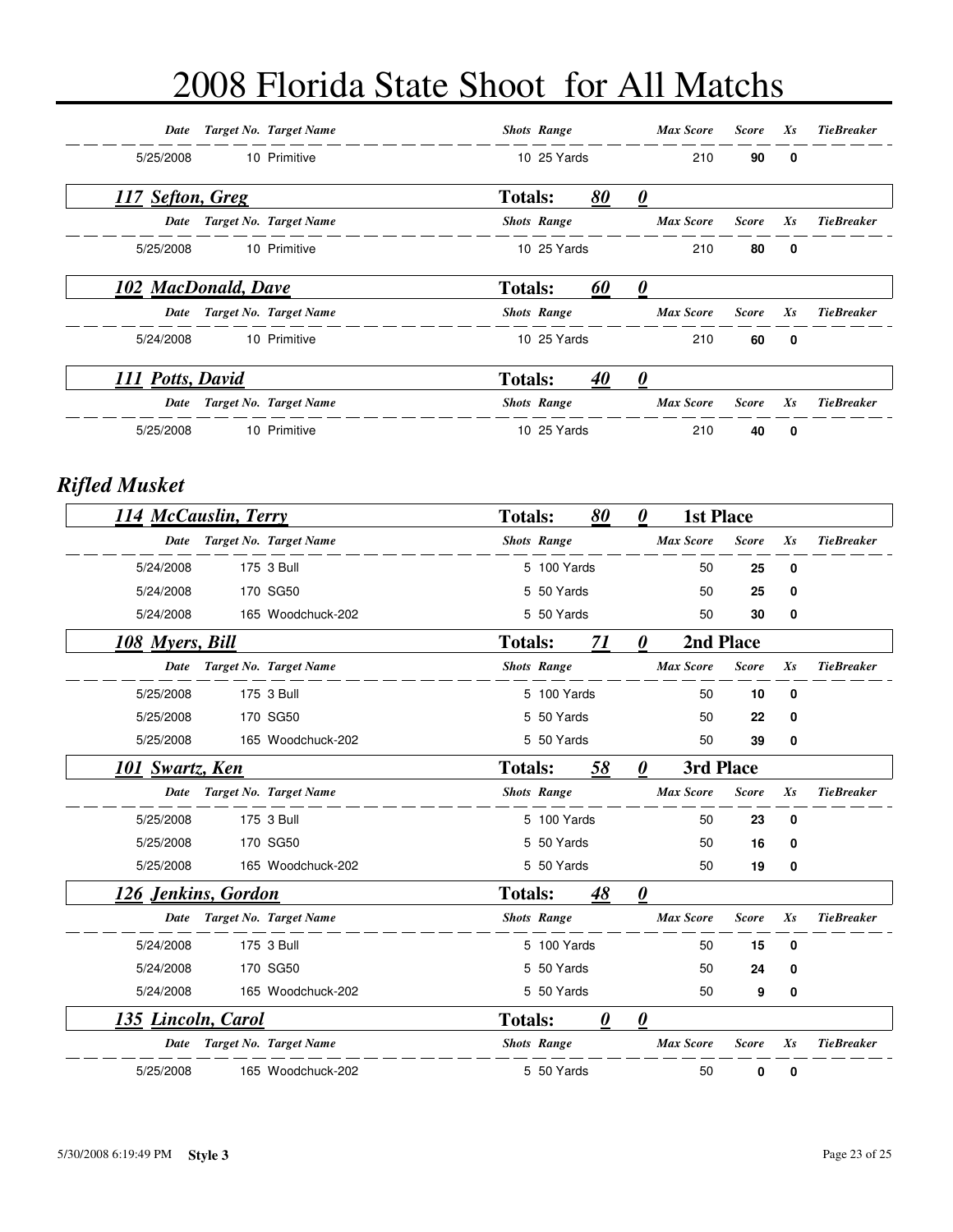### *Shotgun*

| 117 Sefton, Greg      |                        | <b>Totals:</b>     | 50 | $\theta$              | 1st Place        |              |             |                   |
|-----------------------|------------------------|--------------------|----|-----------------------|------------------|--------------|-------------|-------------------|
| Date                  | Target No. Target Name | <b>Shots Range</b> |    |                       | <b>Max Score</b> | <b>Score</b> | $X_{S}$     | <b>TieBreaker</b> |
| 5/24/2008             | 235 Clays              | 10 N/A             |    |                       | 100              | 50           | 0           |                   |
| 138 Kelly, Mike       |                        | <b>Totals:</b>     | 30 | 0                     | 2nd Place        |              |             |                   |
| Date                  | Target No. Target Name | <b>Shots Range</b> |    |                       | <b>Max Score</b> | <b>Score</b> | $X_{S}$     | <b>TieBreaker</b> |
| 5/24/2008             | 235 Clays              | 10 N/A             |    |                       | 100              | 30           | 0           |                   |
| 101 Swartz, Ken       |                        | <b>Totals:</b>     | 20 | 0                     | 3rd Place        |              |             |                   |
| Date                  | Target No. Target Name | <b>Shots Range</b> |    |                       | <b>Max Score</b> | <b>Score</b> | Xs          | <b>TieBreaker</b> |
| 5/24/2008             | 235 Clays              | 10 N/A             |    |                       | 100              | 20           | 0           |                   |
| 116 Derrenbacker, Jim |                        | <b>Totals:</b>     | 10 | $\boldsymbol{\theta}$ |                  |              |             |                   |
| Date                  | Target No. Target Name | <b>Shots Range</b> |    |                       | <b>Max Score</b> | <b>Score</b> | Xs          | <b>TieBreaker</b> |
| 5/24/2008             | 235 Clays              | 10 N/A             |    |                       | 100              | 10           | $\mathbf 0$ |                   |
| 108 Myers, Bill       |                        | <b>Totals:</b>     | 10 | $\boldsymbol{\theta}$ |                  |              |             |                   |
| Date                  | Target No. Target Name | <b>Shots Range</b> |    |                       | <b>Max Score</b> | <b>Score</b> | $X_{S}$     | <b>TieBreaker</b> |
| 5/24/2008             | 235 Clays              | 10 N/A             |    |                       | 100              | 10           | 0           |                   |

### *Smooth Rifle*

| 140 Taylor, Ed |           |  |                          | <b>Totals:</b> | 97                 | 1st Place        |              |         |                   |
|----------------|-----------|--|--------------------------|----------------|--------------------|------------------|--------------|---------|-------------------|
|                | Date      |  | Target No. Target Name   |                | <b>Shots Range</b> | <b>Max Score</b> | <b>Score</b> | $X_{S}$ | <b>TieBreaker</b> |
|                | 5/25/2008 |  | 205 Hog                  |                | 5 50 Yards         | 50               | 23           | 0       |                   |
|                | 5/25/2008 |  | 200 Possum               |                | 5 25 Yards         | 50               | 46           |         |                   |
|                | 5/25/2008 |  | 195 Right Facing Buffalo |                | 5 25 Yards         | 50               | 28           | 0       |                   |